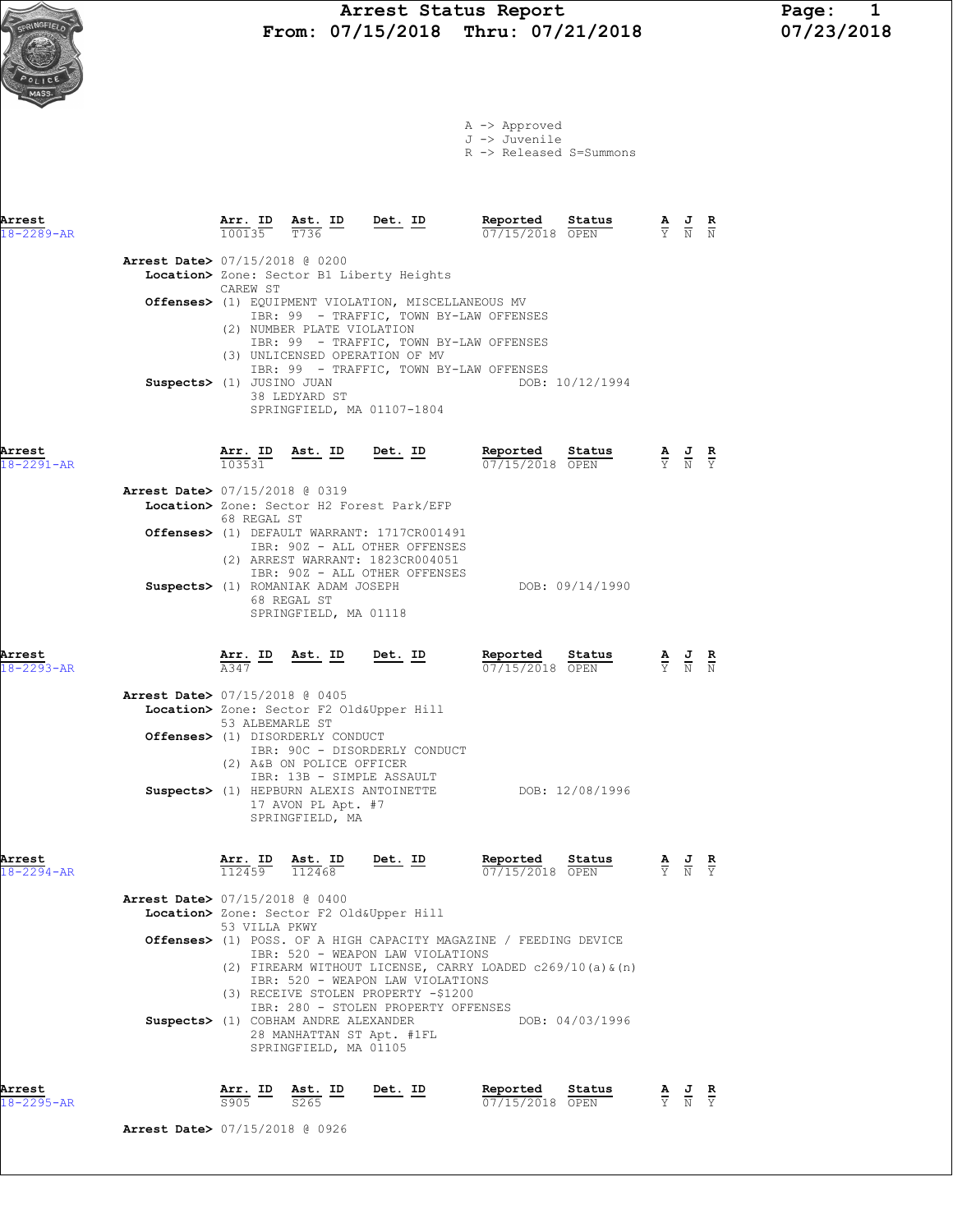### Arrest Status Report Page: 2 From: 07/15/2018 Thru: 07/21/2018 07/23/2018

|                            |                                          |                                                                                                                           |                                                                                                                               |                                                                                                                                                                                             | $A \rightarrow$ Approved<br>J -> Juvenile<br>R -> Released S=Summons |                 |                                                                                                 |  |
|----------------------------|------------------------------------------|---------------------------------------------------------------------------------------------------------------------------|-------------------------------------------------------------------------------------------------------------------------------|---------------------------------------------------------------------------------------------------------------------------------------------------------------------------------------------|----------------------------------------------------------------------|-----------------|-------------------------------------------------------------------------------------------------|--|
|                            | Offenses> (1) TRESPASS                   | HOMELESS                                                                                                                  | SUNOCO GAS STATION<br>487 EAST COLUMBUS AVE<br>UNKNOWN, UK                                                                    | Location> Zone: Sector E1 Metro/South End<br>IBR: 90J - TRESPASS OF REAL PROPERTY                                                                                                           | Suspects> (1) POE WILLIAM EDGAR ALLEN DOB: 04/09/1964                |                 |                                                                                                 |  |
| Arrest<br>18-2297-AR       |                                          | Arr. ID<br>M419                                                                                                           | <u>Ast. ID</u>                                                                                                                | Det. ID                                                                                                                                                                                     | Reported<br>07/15/2018 OPEN                                          | Status          | $\frac{\mathbf{A}}{\mathbf{Y}}$ $\frac{\mathbf{J}}{\mathbf{N}}$ $\frac{\mathbf{R}}{\mathbf{Y}}$ |  |
|                            | Arrest Date> 07/15/2018 @ 1425           | 400 EL PASO ST<br>(4) KIDNAPPING                                                                                          | IBR: 13B - SIMPLE ASSAULT<br>(3) THREAT TO COMMIT CRIME<br>IBR: 13C - INTIMIDATION                                            | Location> Zone: Sector C East Springfield<br>Offenses> (1) A&B WITH DANGEROUS WEAPON<br>(2) A&B WITH DANGEROUS WEAPON<br>IBR: 13A - AGGRAVATED ASSAULT<br>IBR: 100 - KIDNAPPING / ABDUCTION |                                                                      |                 |                                                                                                 |  |
|                            |                                          |                                                                                                                           | (5) DANGEROUS WEAPON, CARRY<br>Suspects> (1) MURRAY STEVEN E<br>72 JEAN DR<br>SPRINGFIELD, MA                                 | IBR: 520 - WEAPON LAW VIOLATIONS                                                                                                                                                            |                                                                      | DOB: 11/23/1957 |                                                                                                 |  |
| Arrest<br>$18 - 2298 - AR$ |                                          | Arr. ID<br>T498                                                                                                           | Ast. ID<br>101951                                                                                                             | <u>Det. ID</u>                                                                                                                                                                              | Reported<br>07/15/2018 OPEN                                          | Status          | $\frac{\mathbf{A}}{\mathbf{Y}}$ $\frac{\mathbf{J}}{\mathbf{N}}$                                 |  |
|                            | Arrest Date> 07/15/2018 @ 1710           | 75<br>POMONA ST                                                                                                           |                                                                                                                               | Location> Zone: Sector H2 Forest Park/EFP<br>Offenses> (1) ARREST WARRANT#1723CR009242, CHAPTER 90<br>IBR: 90Z - ALL OTHER OFFENSES                                                         |                                                                      |                 |                                                                                                 |  |
|                            | Suspects> (1) LOPEZ JOSE                 |                                                                                                                           | 24 NORMAN AVE<br>WINDSOR, CT                                                                                                  |                                                                                                                                                                                             |                                                                      | DOB: 11/02/1996 |                                                                                                 |  |
| Arrest<br>$18 - 2299 - AR$ |                                          | Arr. ID<br>T498 and the set of the set of the set of the set of the set of the set of the set of the set of the set of th | Ast. ID<br>101951                                                                                                             | Det. ID                                                                                                                                                                                     | Reported<br>07/15/2018 OPEN                                          | Status          | $\frac{\mathbf{A}}{\mathbf{Y}}$ $\frac{\mathbf{J}}{\mathbf{N}}$ $\frac{\mathbf{R}}{\mathbf{N}}$ |  |
|                            | <b>Arrest Date&gt;</b> 07/15/2018 @ 1710 | 75                                                                                                                        |                                                                                                                               | Location> Zone: Sector H2 Forest Park/EFP                                                                                                                                                   |                                                                      |                 |                                                                                                 |  |
|                            |                                          | POMONA ST                                                                                                                 | (2) DANGEROUS WEAPON, CARRY                                                                                                   | Offenses> (1) LICENSE SUSPENDED, OP MV WITH<br>IBR: 99 - TRAFFIC, TOWN BY-LAW OFFENSES<br>IBR: 520 - WEAPON LAW VIOLATIONS<br>(3) UNREGISTERED MOTOR VEHICLE                                |                                                                      |                 |                                                                                                 |  |
|                            |                                          |                                                                                                                           | (4) UNINSURED MOTOR VEHICLE<br><b>Suspects&gt;</b> (1) ROMAN ANTONIO JR<br>10 CHESTNUT ST Apt. #1408<br>SPRINGFIELD, MA 01105 | IBR: 99 - TRAFFIC, TOWN BY-LAW OFFENSES<br>IBR: 99 - TRAFFIC, TOWN BY-LAW OFFENSES<br>(5) NUMBER PLATE VIOLATION TO CONCEAL ID<br>IBR: 99 - TRAFFIC, TOWN BY-LAW OFFENSES                   |                                                                      | DOB: 05/16/1986 |                                                                                                 |  |
| Arrest                     |                                          |                                                                                                                           | Arr. ID Ast. ID                                                                                                               | Det. ID                                                                                                                                                                                     | Reported                                                             | Status          | $\underline{A}$ $\underline{J}$ R                                                               |  |

18-2300-AR 112452 07/15/2018 OPEN Y N Y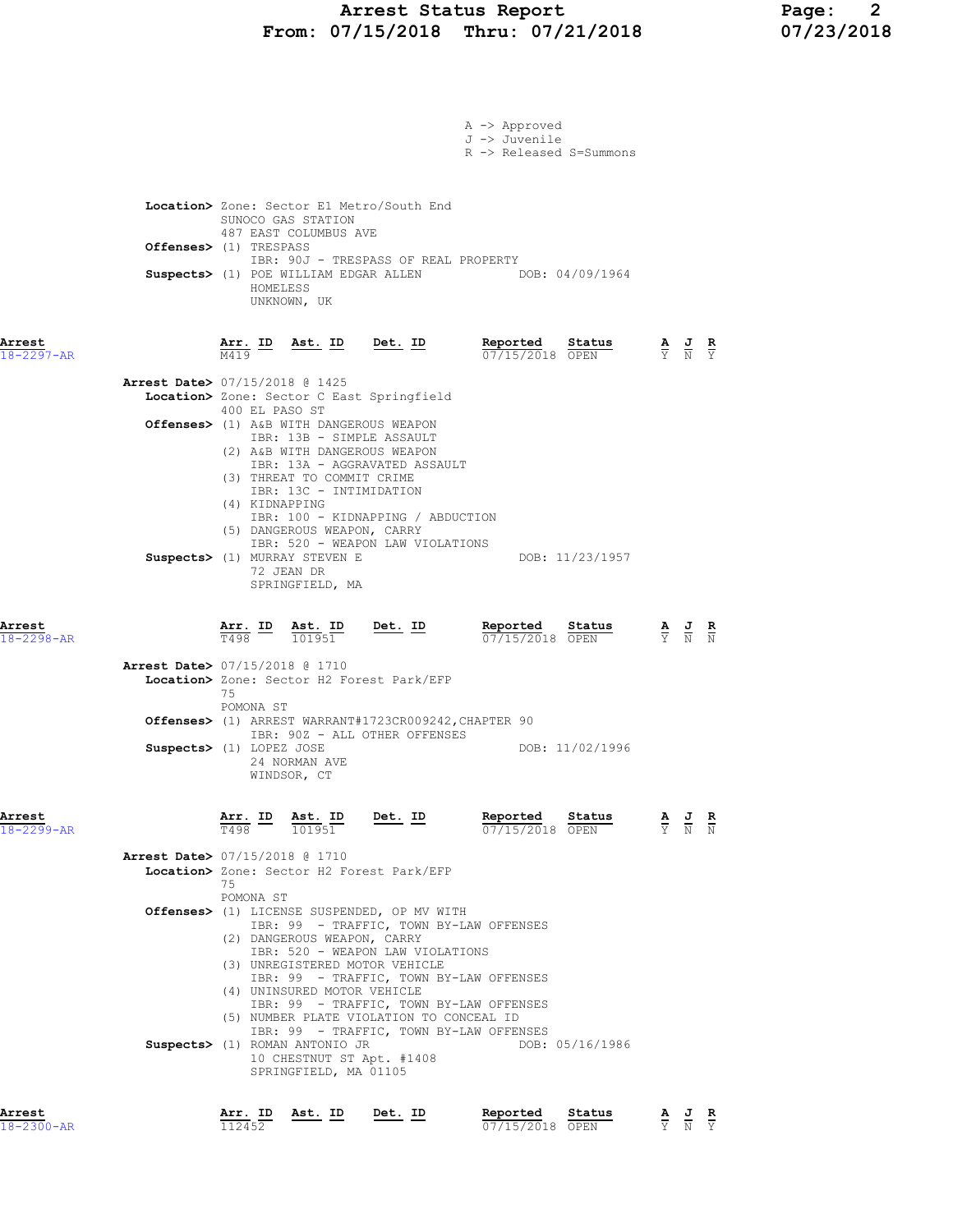# Arrest Status Report 1994 Page: 2011/2018 Page: 3<br>07/15/2018 Thru: 07/21/2018 107/23/2018 From: 07/15/2018 Thru: 07/21/2018

|                            |                                          |                                                |                                                                                                |                                                                                                                                                                                                                                          | A -> Approved<br>J -> Juvenile     |                 |                                                                                                 |  |
|----------------------------|------------------------------------------|------------------------------------------------|------------------------------------------------------------------------------------------------|------------------------------------------------------------------------------------------------------------------------------------------------------------------------------------------------------------------------------------------|------------------------------------|-----------------|-------------------------------------------------------------------------------------------------|--|
|                            |                                          |                                                |                                                                                                |                                                                                                                                                                                                                                          | R -> Released S=Summons            |                 |                                                                                                 |  |
|                            | <b>Arrest Date&gt; 07/15/2018 @ 1751</b> |                                                | Location> Zone: Sector H1 Forest Park<br>65 LANSING PL Apt. #3L                                |                                                                                                                                                                                                                                          |                                    |                 |                                                                                                 |  |
|                            |                                          |                                                | Offenses> (1) DISORDERLY CONDUCT<br>Suspects> (1) FORESTIER NICK N<br>65 LANSING PL            | IBR: 90C - DISORDERLY CONDUCT<br>SPRINGFIELD, MA 01108-2178                                                                                                                                                                              |                                    | DOB: 06/04/1970 |                                                                                                 |  |
| Arrest<br>18-2301-AR       |                                          |                                                |                                                                                                | $\frac{\texttt{Arr. ID}}{106026}$ $\frac{\texttt{ Ast. ID}}{109860}$ Det. ID                                                                                                                                                             | Reported Status<br>07/15/2018 OPEN |                 | $\frac{\mathbf{A}}{\mathbf{Y}}$ $\frac{\mathbf{J}}{\mathbf{N}}$ $\frac{\mathbf{R}}{\mathbf{N}}$ |  |
|                            | <b>Arrest Date&gt; 07/15/2018 @ 1753</b> | 265 BELMONT AVE                                | Location> Zone: Sector H1 Forest Park                                                          | Offenses> (1) RECEIVE STOLEN PROPERTY -\$1200<br>IBR: 280 - STOLEN PROPERTY OFFENSES                                                                                                                                                     |                                    |                 |                                                                                                 |  |
|                            |                                          |                                                | (3) UNINSURED MOTOR VEHICLE                                                                    | (2) UNLICENSED OPERATION OF MV<br>IBR: 99 - TRAFFIC, TOWN BY-LAW OFFENSES<br>IBR: 99 - TRAFFIC, TOWN BY-LAW OFFENSES<br>(4) UNREGISTERED MOTOR VEHICLE<br>IBR: 99 - TRAFFIC, TOWN BY-LAW OFFENSES<br>(5) GIVING FALSE NAME, OPER. OF M/V |                                    |                 |                                                                                                 |  |
|                            |                                          |                                                | (7) ARREST WARRANT                                                                             | IBR: 90Z - ALL OTHER OFFENSES<br>(6) NUMBER PLATE VIOLATION TO CONCEAL ID<br>IBR: 99 - TRAFFIC, TOWN BY-LAW OFFENSES<br>IBR: 90Z - ALL OTHER OFFENSES<br>Suspects> (1) GARCIA ANGEL GARCIA                                               |                                    | DOB: 04/07/1980 |                                                                                                 |  |
|                            |                                          |                                                | 265 BELMONT AVE Apt. #3L<br>SPRINGFIELD, MA 01108                                              |                                                                                                                                                                                                                                          |                                    |                 |                                                                                                 |  |
| Arrest<br>18-2302-AR       |                                          | <u>Arr. ID</u><br>112458                       | Ast. ID<br>111523                                                                              | $Det. ID$                                                                                                                                                                                                                                | Reported Status<br>07/15/2018 OPEN |                 | $\frac{\mathbf{A}}{\mathbf{Y}}$ $\frac{\mathbf{J}}{\mathbf{N}}$ $\frac{\mathbf{R}}{\mathbf{Y}}$ |  |
|                            | Arrest Date> 07/15/2018 @ 2127           | 765 STATE ST                                   |                                                                                                | Location> Zone: Sector F2 Old&Upper Hill<br>SPRINGFIELD LIBRARY & MUSEUMS ASSOCIATION LIB                                                                                                                                                |                                    |                 |                                                                                                 |  |
|                            |                                          |                                                | Suspects> (1) GRIER CHRISTOPHER                                                                | <b>Offenses&gt;</b> (1) DEFAULT WARRANT (DOCKET# 1723CR001407)<br>IBR: 90Z - ALL OTHER OFFENSES                                                                                                                                          |                                    | DOB: 05/29/1975 |                                                                                                 |  |
|                            |                                          |                                                | ***UNKNOWN***<br>SPRINGFIELD, MA                                                               |                                                                                                                                                                                                                                          |                                    |                 |                                                                                                 |  |
| Arrest<br>$18 - 2304 - AR$ |                                          | <b>Arr. ID Ast. ID</b> $\frac{103493}{103493}$ |                                                                                                | <u>Det.</u> ID                                                                                                                                                                                                                           | Reported<br>07/15/2018 OPEN        | Status          | $\frac{\mathbf{A}}{\mathbf{Y}}$ $\frac{\mathbf{J}}{\mathbf{N}}$ $\frac{\mathbf{R}}{\mathbf{Y}}$ |  |
|                            | <b>Arrest Date&gt; 07/15/2018 @ 2340</b> | 35 WORCESTER AVE                               |                                                                                                | Location> Zone: Sector A N. End/Memorial                                                                                                                                                                                                 |                                    |                 |                                                                                                 |  |
|                            |                                          |                                                | Offenses> (1) DISORDERLY CONDUCT<br>Suspects> (1) ISHAM JONATHAN JEREMY<br>178 FARMER BROWN LN | IBR: 90C - DISORDERLY CONDUCT<br>W SPRINGFIELD, MA 01089-0000                                                                                                                                                                            |                                    | DOB: 07/23/1988 |                                                                                                 |  |
| Arrest<br>18-2305-AR       |                                          | Arr. ID<br>109821                              | Ast. ID<br>101947                                                                              | <u>Det. ID</u>                                                                                                                                                                                                                           | Reported<br>07/16/2018 OPEN        | Status          | $\frac{\mathbf{A}}{\mathbf{Y}}$ $\frac{\mathbf{J}}{\mathbf{N}}$ $\frac{\mathbf{R}}{\mathbf{Y}}$ |  |
|                            | Arrest Date> 07/16/2018 @ 0050           |                                                |                                                                                                | Location> Zone: Sector E1 Metro/South End                                                                                                                                                                                                |                                    |                 |                                                                                                 |  |

 32 ASHMUN ST Offenses> (1) ARREST WARRANT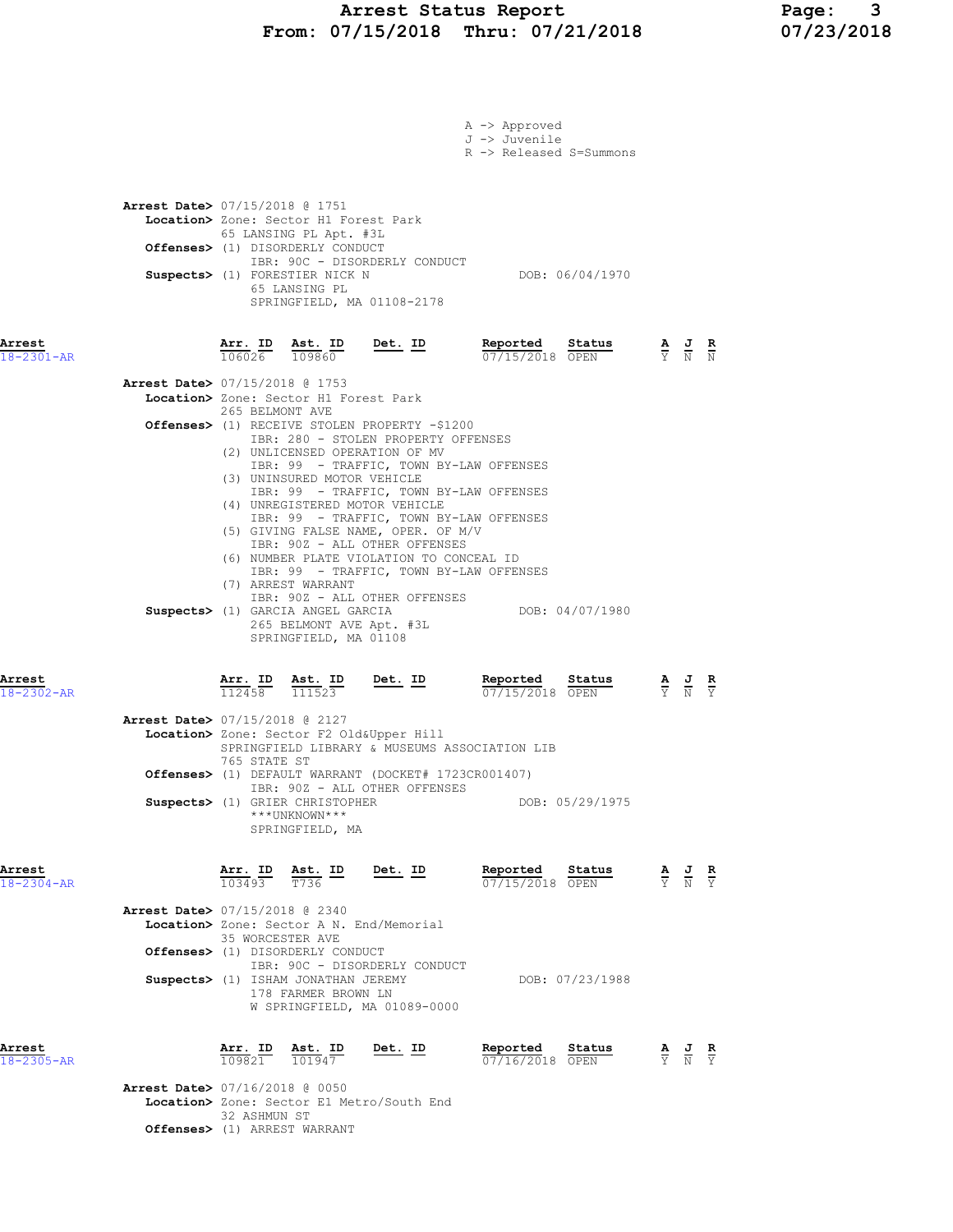# Arrest Status Report Page: 4 From: 07/15/2018 Thru: 07/21/2018

|                            |                                          |                                                                 |                                                                                                                |                                                                                                                                                      | A -> Approved<br>J -> Juvenile<br>R -> Released S=Summons                                                                                              |                 |                                                                                                 |                                                                                                       |  |
|----------------------------|------------------------------------------|-----------------------------------------------------------------|----------------------------------------------------------------------------------------------------------------|------------------------------------------------------------------------------------------------------------------------------------------------------|--------------------------------------------------------------------------------------------------------------------------------------------------------|-----------------|-------------------------------------------------------------------------------------------------|-------------------------------------------------------------------------------------------------------|--|
|                            |                                          | HOMELESS                                                        | SPRNGFIELD, MA                                                                                                 | IBR: 90Z - ALL OTHER OFFENSES<br>Suspects> (1) MENDRELL RAFAEL JR                                                                                    |                                                                                                                                                        | DOB: 05/14/1990 |                                                                                                 |                                                                                                       |  |
| Arrest<br>18-2307-AR       |                                          |                                                                 | Arr. ID Ast. ID<br>$\overline{111499}$ $\overline{107942}$                                                     | <u>Det.</u> ID                                                                                                                                       | Reported<br>07/16/2018 OPEN                                                                                                                            | Status          | $\frac{\mathbf{A}}{\mathbf{Y}}$ $\frac{\mathbf{J}}{\mathbf{N}}$ $\frac{\mathbf{R}}{\mathbf{Y}}$ |                                                                                                       |  |
|                            | <b>Arrest Date&gt; 07/16/2018 @ 1806</b> | OFFICER SAFETY                                                  |                                                                                                                | Location> Zone: Sector H3 Forest Park/EFP                                                                                                            |                                                                                                                                                        |                 |                                                                                                 |                                                                                                       |  |
|                            |                                          | 75 WASHINGTON ST                                                |                                                                                                                | IBR: 520 - WEAPON LAW VIOLATIONS                                                                                                                     | <b>Offenses&gt;</b> (1) FIREARM WITHOUT LICENSE, CARRY LOADED $c269/10$ (a) $\alpha$ (n)<br>(2) FIREARM WITHOUT LICENSE, CARRY LOADED c269/10(a) & (n) |                 |                                                                                                 |                                                                                                       |  |
|                            |                                          |                                                                 | (3) SHOTGUN, POSSESS SAWED-OFF                                                                                 | IBR: 520 - WEAPON LAW VIOLATIONS<br>IBR: 520 - WEAPON LAW VIOLATIONS<br>IBR: 520 - WEAPON LAW VIOLATIONS                                             | (4) Whoever violate paragraph (a) or (c) by means of a loaded firearm                                                                                  |                 |                                                                                                 |                                                                                                       |  |
|                            |                                          |                                                                 | Suspects> (1) WILLIAMS MAURICE<br>HARTFORD, CT 06106                                                           | 544 BLUE HILLS AVE Apt. #3FL                                                                                                                         | DOB: 06/08/1971                                                                                                                                        |                 |                                                                                                 |                                                                                                       |  |
| Arrest<br>18-2309-AR       |                                          |                                                                 | $\frac{\texttt{Arr.}}{100135}$ $\frac{\texttt{ Ast.}}{109869}$                                                 | $Det. ID$                                                                                                                                            | Reported<br>$07/16/2018$ OPEN                                                                                                                          | Status          | $\frac{\mathbf{A}}{\mathbf{Y}}$ $\frac{\mathbf{J}}{\mathbf{N}}$ $\frac{\mathbf{R}}{\mathbf{N}}$ |                                                                                                       |  |
|                            | Arrest Date> 07/16/2018 @ 1924           | REAR                                                            | Location> Zone: Sector A N. End/Memorial                                                                       |                                                                                                                                                      |                                                                                                                                                        |                 |                                                                                                 |                                                                                                       |  |
|                            |                                          | 4 BIRNIE AVE                                                    | Suspects> (1) VASQUEZ TEOFILO<br>67 SANDERSON ST Apt. #801<br>SPRINGFIELD, MA                                  | IBR: 90Z - ALL OTHER OFFENSES                                                                                                                        | Offenses> (1) ARREST WARRANT (DOCKET# 1620CR000724) LICENSE REVOKED/SUSPENDED                                                                          | DOB: 11/19/1988 |                                                                                                 |                                                                                                       |  |
| Arrest<br>18-2310-AR       |                                          | <u>Arr.</u> ID<br>106116                                        | <u>Ast. ID</u><br><b>T498</b>                                                                                  | Det. ID                                                                                                                                              | Reported<br>07/16/2018 OPEN                                                                                                                            | Status          |                                                                                                 | $\frac{\mathbf{A}}{\mathbf{Y}}$ $\frac{\mathbf{J}}{\mathbf{N}}$ $\frac{\mathbf{R}}{\mathbf{N}}$       |  |
|                            | Arrest Date> 07/16/2018 @ 2125           | THE REAR OF<br>474 HANCOCK ST                                   | Location> Zone: Sector E2 Metro/6Corners                                                                       |                                                                                                                                                      |                                                                                                                                                        |                 |                                                                                                 |                                                                                                       |  |
|                            |                                          |                                                                 | Offenses> (1) ARREST WARRANT<br>Suspects> (1) WHITLOCK THOMAS LAVON<br>97 ENDECOTT ST<br>SPRINGFIELD, MA 01118 | IBR: 90Z - ALL OTHER OFFENSES                                                                                                                        |                                                                                                                                                        | DOB: 11/01/1985 |                                                                                                 |                                                                                                       |  |
| Arrest<br>$18 - 2311 - AR$ |                                          | $\frac{\text{Arr. ID}}{111400}$ $\frac{\text{Ast. ID}}{111524}$ |                                                                                                                | Det. ID                                                                                                                                              | Reported<br>07/16/2018 OPEN                                                                                                                            | Status          |                                                                                                 | $\frac{\mathbf{A}}{\overline{Y}}$ $\frac{\mathbf{J}}{\overline{N}}$ $\frac{\mathbf{R}}{\overline{Y}}$ |  |
|                            | Arrest Date> 07/16/2018 @ 2147           | 62 FLORENCE ST                                                  | Location> Zone: Sector E2 Metro/6Corners                                                                       | Offenses> (1) DEFAULT WARRANT DOCKET #1479CR01069                                                                                                    |                                                                                                                                                        |                 |                                                                                                 |                                                                                                       |  |
|                            |                                          |                                                                 |                                                                                                                | IBR: 90Z - ALL OTHER OFFENSES<br>(2) DEFAULT WARRANT DOCKET #1579CR00320<br>IBR: 90Z - ALL OTHER OFFENSES<br>(3) DEFAULT WARRANT DOCKET #1479CR01365 |                                                                                                                                                        |                 |                                                                                                 |                                                                                                       |  |

IBR: 90Z - ALL OTHER OFFENSES

Suspects> (1) MARTINEZ LUIS DOB: 12/01/1983 62 FLORENCE ST Apt. #2FL

SPRINGFIELD, MA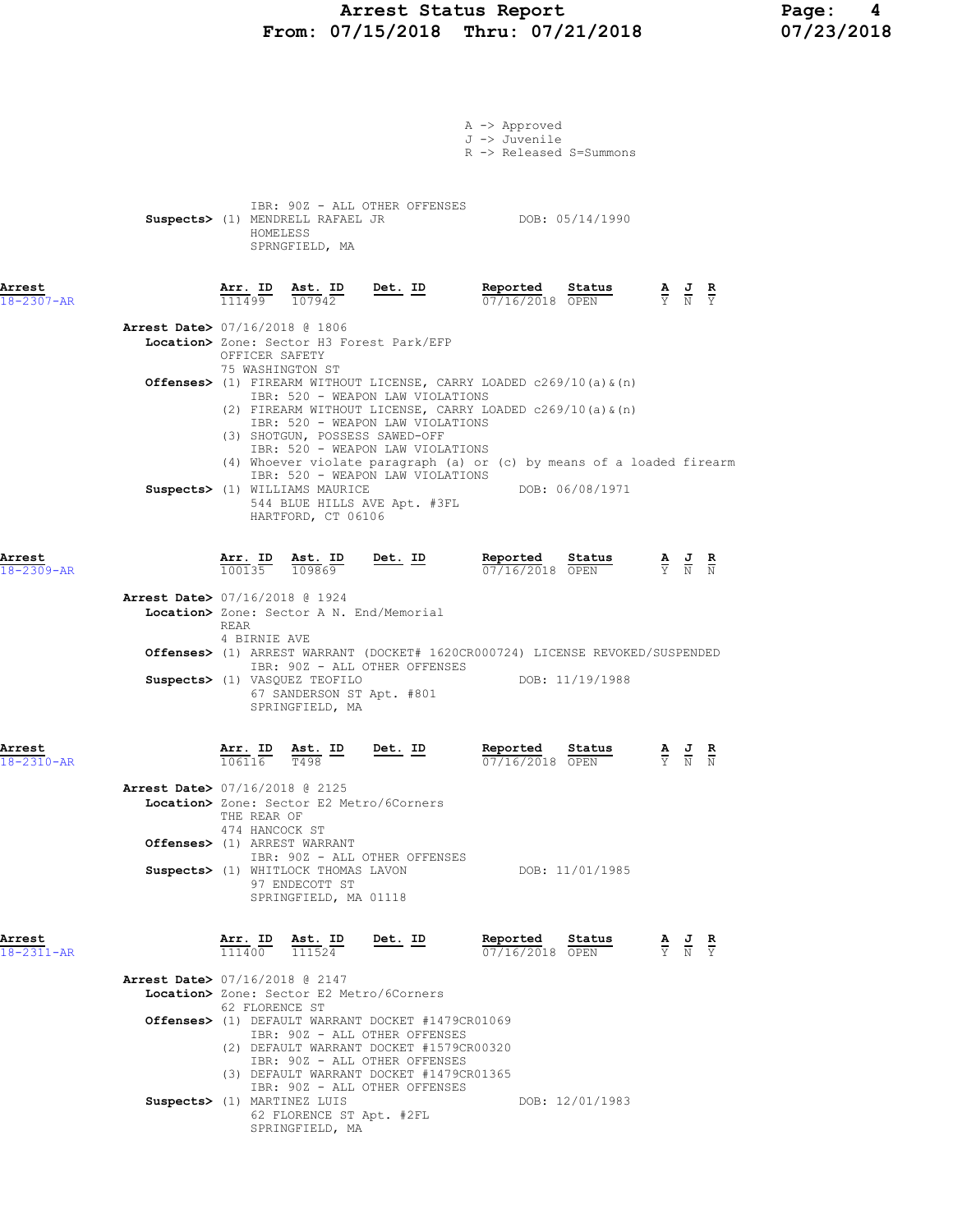# Arrest Status Report 1994 Page: 5<br>07/15/2018 Thru: 07/21/2018 107/23/2018 From: 07/15/2018 Thru: 07/21/2018

|  | A -> Approved |                         |
|--|---------------|-------------------------|
|  | J -> Juvenile |                         |
|  |               | R -> Released S=Summons |

| Arrest<br>$18 - 2312 - AR$ |                                          | 109490                                             | Arr. ID Ast. ID<br>111413                                                                 | Det. ID                                                                                                                                                                                                        | Reported                                  | Status<br>07/16/2018 OPEN | AJR<br>$\overline{Y}$ $\overline{N}$ $\overline{Y}$                                             |  |
|----------------------------|------------------------------------------|----------------------------------------------------|-------------------------------------------------------------------------------------------|----------------------------------------------------------------------------------------------------------------------------------------------------------------------------------------------------------------|-------------------------------------------|---------------------------|-------------------------------------------------------------------------------------------------|--|
|                            | <b>Arrest Date&gt; 07/16/2018 @ 2140</b> | ADAMS ST                                           | <b>Offenses&gt;</b> (1) STOP/YIELD, FAIL TO                                               | Location> Zone: Sector E1 Metro/South End<br>IBR: 99 - TRAFFIC, TOWN BY-LAW OFFENSES                                                                                                                           |                                           |                           |                                                                                                 |  |
|                            |                                          |                                                    | Suspects> (1) SANCHEZ ANTONIO<br>SPRINGFIELD, MA                                          | (2) LICENSE SUSPENDED, OP MV WITH, SUBSQ.OFF<br>IBR: 99 - TRAFFIC, TOWN BY-LAW OFFENSES<br>(3) DRUG, POSSESS TO DISTRIB CLASS B, SUBSQ.<br>IBR: 35A - DRUG / NARCOTIC VIOLATIONS<br>884 WORTHINGTON ST Apt. #2 |                                           | DOB: 01/13/1978           |                                                                                                 |  |
| Arrest<br>18-2313-AR       |                                          | Arr. ID<br>$100652$ $102820$                       | Ast. ID                                                                                   | Det. ID                                                                                                                                                                                                        | Reported<br>07/16/2018 OPEN               | Status                    | $\frac{\mathbf{A}}{\mathbf{Y}}$ $\frac{\mathbf{J}}{\mathbf{N}}$ $\frac{\mathbf{R}}{\mathbf{Y}}$ |  |
|                            | <b>Arrest Date&gt;</b> 07/16/2018 @ 2230 | 34 HARMON AVE                                      |                                                                                           | Location> Zone: Sector H2 Forest Park/EFP                                                                                                                                                                      |                                           |                           |                                                                                                 |  |
|                            |                                          |                                                    | (2) A&B WITH DANGEROUS WEAPON<br>IBR: 13B - SIMPLE ASSAULT                                | Offenses> (1) MOTOR VEH, MALICIOUS DAMAGE TO                                                                                                                                                                   | IBR: 290 - DESTRUCTION / DAMAGE / VANDALI |                           |                                                                                                 |  |
|                            |                                          |                                                    | Suspects> (1) REID HALDANE SHOMARI<br>161 KENSINGTON AVE<br>SPRINGFIELD, MA 01108         |                                                                                                                                                                                                                | DOB: 05/27/1987                           |                           |                                                                                                 |  |
| Arrest<br>$18 - 2315 - AR$ |                                          | $\overline{S167}$                                  | Arr. ID Ast. ID<br>$\frac{111442}{}$                                                      | <u>Det. ID</u>                                                                                                                                                                                                 | Reported<br>07/17/2018 OPEN               | Status                    | $\frac{\mathbf{A}}{\mathbf{Y}}$ $\frac{\mathbf{J}}{\mathbf{N}}$ $\frac{\mathbf{R}}{\mathbf{Y}}$ |  |
|                            | <b>Arrest Date&gt; 07/17/2018 @ 0220</b> | 295 STATE ST                                       |                                                                                           | Location> Zone: Sector E2 Metro/6Corners                                                                                                                                                                       |                                           |                           |                                                                                                 |  |
|                            |                                          |                                                    | (2) INSPECTION/STICKER, NO                                                                | <b>Offenses&gt;</b> (1) UNLICENSED OPERATION OF MV<br>IBR: 99 - TRAFFIC, TOWN BY-LAW OFFENSES<br>IBR: 99 - TRAFFIC, TOWN BY-LAW OFFENSES<br>(3) ELECTRIC STUN GUN, SELL/POSSESS                                |                                           |                           |                                                                                                 |  |
|                            |                                          |                                                    | Suspects> (1) ESTEVES JON CARLOS<br>34 BRIGHTON ST<br>SPRINGFIELD, MA                     | IBR: 520 - WEAPON LAW VIOLATIONS                                                                                                                                                                               |                                           | DOB: 03/04/1993           |                                                                                                 |  |
| Arrest<br>$18 - 2316 - AR$ |                                          | $\frac{\text{Arr.}}{C726}$ ID<br>$\overline{C726}$ | $\frac{\text{Ast. ID}}{\text{max}}$<br>5098                                               | Det. ID                                                                                                                                                                                                        | Reported<br>07/17/2018 OPEN               | Status                    | $\frac{\mathbf{A}}{\mathbf{Y}}$ $\frac{\mathbf{J}}{\mathbf{N}}$ $\frac{\mathbf{R}}{\mathbf{Y}}$ |  |
|                            | <b>Arrest Date&gt; 07/17/2018 @ 0948</b> | BANK OF AMERICA<br>1316 CAREW ST                   | Offenses> (1) ROBBERY, UNARMED                                                            | Location> Zone: Sector B2 Liberty Heights                                                                                                                                                                      |                                           |                           |                                                                                                 |  |
|                            |                                          |                                                    | IBR: 120 - ROBBERY<br>Suspects> (1) GRIER CHRISTOPHER<br>***UNKNOWN***<br>SPRINGFIELD, MA |                                                                                                                                                                                                                |                                           | DOB: 05/29/1975           |                                                                                                 |  |
| Arrest                     |                                          | Arr. ID                                            | Ast. ID                                                                                   | Det. ID                                                                                                                                                                                                        | Reported                                  | Status                    | AJ R                                                                                            |  |

18-2317-AR 112504 S243 07/17/2018 OPEN Y N Y

Arrest Date> 07/17/2018 @ 1200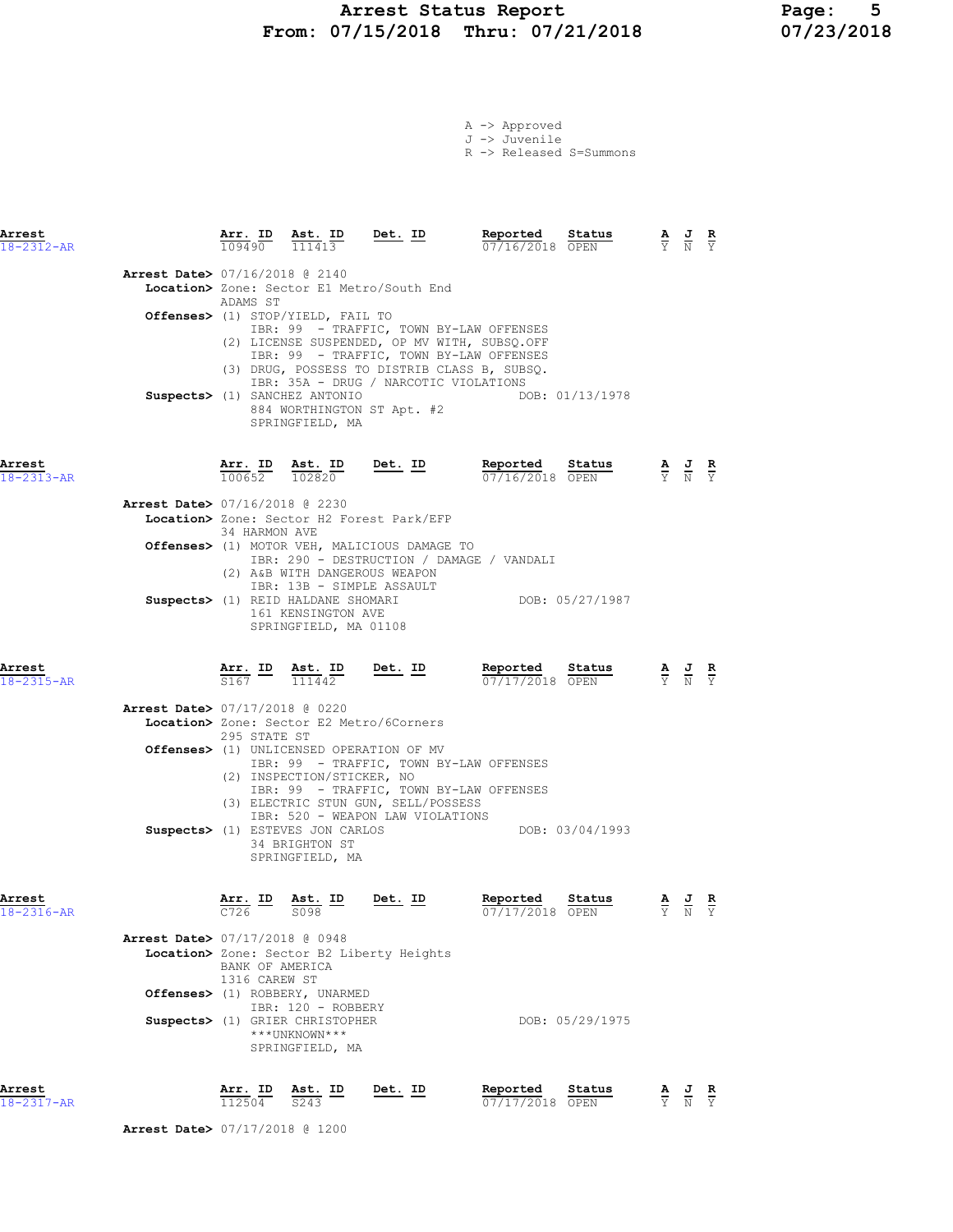### Arrest Status Report Page: 6 From: 07/15/2018 Thru: 07/21/2018 07/23/2018

|                            |                                                                                                              | A -> Approved<br>J -> Juvenile<br>R -> Released S=Summons                         |                                                                                                 |
|----------------------------|--------------------------------------------------------------------------------------------------------------|-----------------------------------------------------------------------------------|-------------------------------------------------------------------------------------------------|
|                            | Location> Zone: Sector A N. End/Memorial<br>SHELL MART                                                       |                                                                                   |                                                                                                 |
|                            | 2257 MAIN ST<br>Offenses> (1) DEFAULT WARRANT                                                                |                                                                                   |                                                                                                 |
|                            | IBR: 90Z - ALL OTHER OFFENSES<br>Suspects> (1) DANCY JOVAN DARREL<br>432 FRANKLIN ST<br>SPRINGFIELD, MA      | DOB: 07/05/1988                                                                   |                                                                                                 |
| Arrest<br>$18 - 2319 - AR$ | $\frac{\texttt{Arr. ID}}{100135}$ $\frac{\texttt{ Ast. ID}}{T736}$ Det. ID                                   | Reported Status<br>07/17/2018 OPEN                                                | $\frac{\mathbf{A}}{\mathbf{Y}}$ $\frac{\mathbf{J}}{\mathbf{N}}$ $\frac{\mathbf{R}}{\mathbf{N}}$ |
|                            | <b>Arrest Date&gt; 07/17/2018 @ 1621</b><br>Location> Zone: Sector A N. End/Memorial<br>77 ORCHARD ST        |                                                                                   |                                                                                                 |
|                            | <b>Offenses&gt;</b> (1) TRESPASS<br>IBR: 90J - TRESPASS OF REAL PROPERTY                                     |                                                                                   |                                                                                                 |
|                            | Suspects> (1) AYALA ROBERTO<br>53 EMPIRE ST Apt. #P<br>CHICOPEE, MA                                          | DOB: 05/04/1992                                                                   |                                                                                                 |
| Arrest<br>18-2320-AR       | <u>Det. ID</u><br>$\frac{\texttt{Arr.}}{100135}$ $\frac{\texttt{ Ast.}}{T736}$ $\frac{\texttt{ID}}{T}$       | <b>Reported Status A J R</b> 07/17/2018 OPEN $\frac{1}{Y}$ <b>N</b> $\frac{1}{Y}$ |                                                                                                 |
|                            | Arrest Date> 07/17/2018 @ 1838<br>Location> Zone: Sector A N. End/Memorial                                   |                                                                                   |                                                                                                 |
|                            | GREENWICH ST<br><b>Offenses&gt;</b> (1) DEFAULT WARRANT (DOCKET# 1754CR001058) SUSPENDED OP, MV WITH         |                                                                                   |                                                                                                 |
|                            | IBR: 90Z - ALL OTHER OFFENSES<br>Suspects> (1) BRENNAN JOHN<br>2702 MAIN ST Apt. #5FL<br>SPRINGFIELD, MA     | DOB: 05/13/1989                                                                   |                                                                                                 |
| Arrest<br>18-2321-AR       | <u>Ast. ID</u><br><u>Det. ID</u><br>$\frac{\texttt{Arr.}}{111413}$<br>109490                                 | Reported<br>Status<br>07/17/2018 OPEN                                             | $\frac{\mathbf{A}}{\mathbf{Y}}$ $\frac{\mathbf{J}}{\mathbf{N}}$ $\frac{\mathbf{R}}{\mathbf{Y}}$ |
|                            | Arrest Date> 07/17/2018 @ 1846<br>Location> Zone: Sector E1 Metro/South End<br>FAMILY DOLLAR STORE SOUTH END |                                                                                   |                                                                                                 |
|                            | 575 MAIN ST<br>Offenses> (1) TRESPASS                                                                        |                                                                                   |                                                                                                 |
|                            | IBR: 90J - TRESPASS OF REAL PROPERTY<br>Suspects> (1) MENDRELL RAFAEL JR<br>HOMELESS<br>SPRNGFIELD, MA       | DOB: 05/14/1990                                                                   |                                                                                                 |
| Arrest<br>18-2322-AR       | $\overline{\text{Arr.}}$ ID $\overline{\text{Ast.}}$ ID Det. ID<br>107753<br>T.868                           | Reported<br>Status<br>07/17/2018 OPEN                                             | $\frac{\mathbf{A}}{\mathbf{Y}}$ $\frac{\mathbf{J}}{\mathbf{N}}$ $\frac{\mathbf{R}}{\mathbf{N}}$ |
|                            | Arrest Date> 07/17/2018 @ 2116<br>Location> Zone: Sector H1 Forest Park<br>OAKLAND ST                        |                                                                                   |                                                                                                 |
|                            | Offenses> (1) STOP FOR POLICE, FAIL<br>IBR: 99 - TRAFFIC, TOWN BY-LAW OFFENSES                               |                                                                                   |                                                                                                 |
|                            | (2) UNLICENSED OPERATION OF MV<br>IBR: 99 - TRAFFIC, TOWN BY-LAW OFFENSES                                    |                                                                                   |                                                                                                 |
|                            | (3) LIGHTS VIOLATION, MV<br>IBR: 99 - TRAFFIC, TOWN BY-LAW OFFENSES                                          |                                                                                   |                                                                                                 |
|                            | (4) SPEEDING<br>IBR: 99 - TRAFFIC, TOWN BY-LAW OFFENSES                                                      |                                                                                   |                                                                                                 |
|                            | (5) ALCOHOL IN MV, POSSESS OPEN CONTAINER OF<br>IBR: 90G - LIQUOR LAW VIOLATIONS                             |                                                                                   |                                                                                                 |
|                            | Suspects> (1) GARCIA-FEBLES DENNY<br>232 ORANGE ST Apt. #2FLR<br>SPRINGFIELD, MA                             | DOB: 12/03/1988                                                                   |                                                                                                 |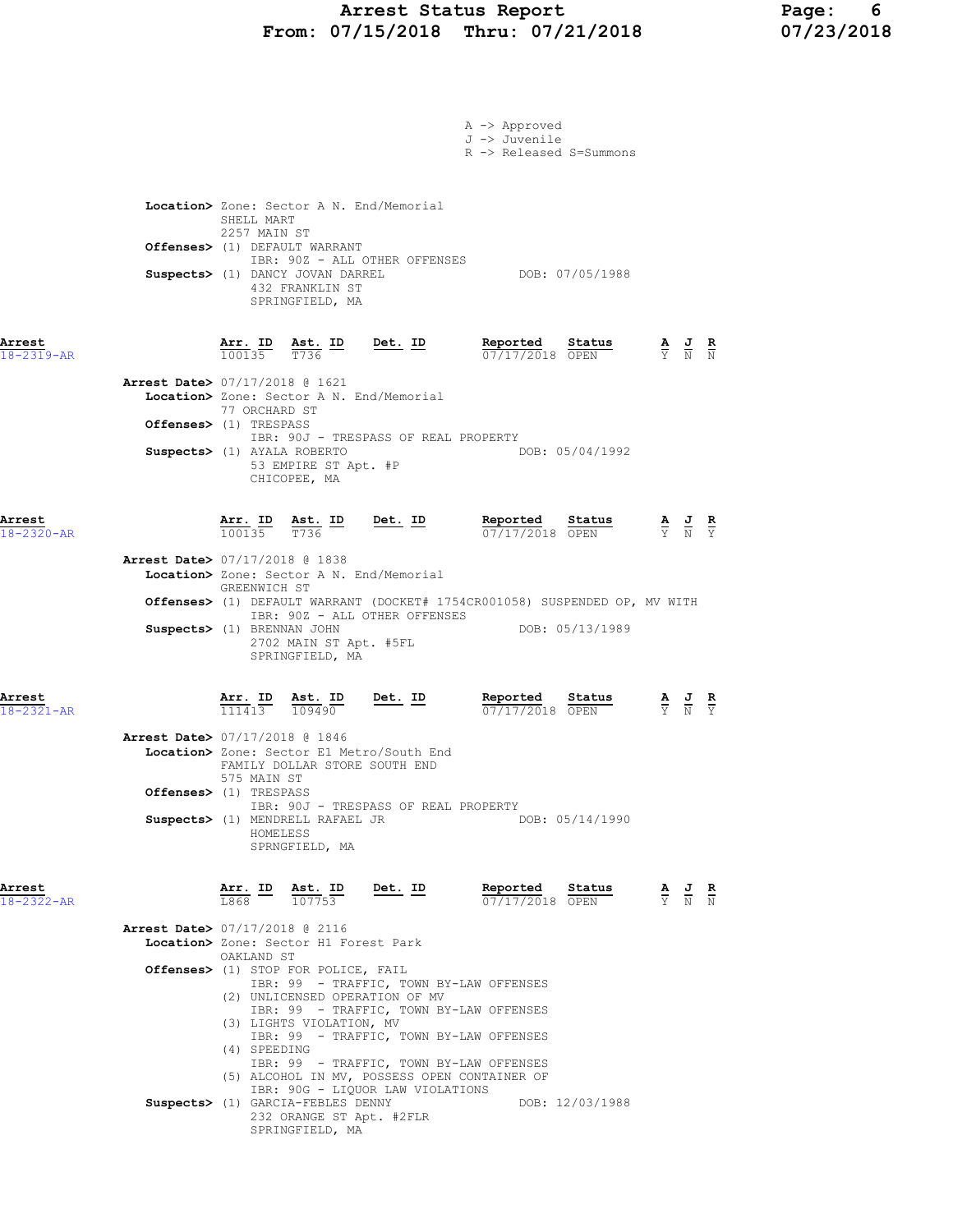### Arrest Status Report Page: 7 From: 07/15/2018 Thru: 07/21/2018 07/23/2018

| A -> Approved |                                    |
|---------------|------------------------------------|
| J -> Juvenile |                                    |
|               | $R \rightarrow$ Released S=Summons |

| Arrest<br>18-2323-AR       |                                          |                                                                        | $\frac{\texttt{Arr.}}{111517}$ $\frac{\texttt{ Ast.}}{103601}$ Det. ID                |                                                                                                                                                       | Reported Status<br>07/17/2018 OPEN                                                         |                                                   | $\frac{\mathbf{A}}{\mathbf{Y}}$ $\frac{\mathbf{J}}{\mathbf{N}}$ $\frac{\mathbf{R}}{\mathbf{Y}}$ |                                                                                                       |  |
|----------------------------|------------------------------------------|------------------------------------------------------------------------|---------------------------------------------------------------------------------------|-------------------------------------------------------------------------------------------------------------------------------------------------------|--------------------------------------------------------------------------------------------|---------------------------------------------------|-------------------------------------------------------------------------------------------------|-------------------------------------------------------------------------------------------------------|--|
|                            | Arrest Date> 07/17/2018 @ 2121           |                                                                        |                                                                                       |                                                                                                                                                       |                                                                                            |                                                   |                                                                                                 |                                                                                                       |  |
|                            |                                          |                                                                        |                                                                                       | Location> Zone: Sector A N. End/Memorial                                                                                                              |                                                                                            |                                                   |                                                                                                 |                                                                                                       |  |
|                            |                                          | 48 CALHOUN ST                                                          |                                                                                       | IBR: 90J - TRESPASS OF REAL PROPERTY                                                                                                                  | <b>Offenses&gt;</b> (1) B&E For Misdemeanor (No theft, ex. Trespass, Domestic or squatter) |                                                   |                                                                                                 |                                                                                                       |  |
|                            |                                          |                                                                        | (2) RESIST ARREST<br>(3) A&B ON POLICE OFFICER<br>(4) A&B ON POLICE OFFICER           | IBR: 13B - SIMPLE ASSAULT<br>IBR: 13B - SIMPLE ASSAULT<br>IBR: 13B - SIMPLE ASSAULT<br>(5) B&E IN TO BOAT/VEHICLE FOR MISDEMEANOR                     |                                                                                            |                                                   |                                                                                                 |                                                                                                       |  |
|                            |                                          |                                                                        | Suspects> (1) ALICEA ELIAS JOEY JR<br>28 CALHOUN ST Apt. #1B<br>SPRINGFIELD, MA 01108 | IBR: 23F - THEFT FROM MOTOR VEHICLE                                                                                                                   |                                                                                            | DOB: 03/23/1977                                   |                                                                                                 |                                                                                                       |  |
| Arrest<br>$18 - 2324 - AR$ |                                          | D784                                                                   | Arr. ID Ast. ID<br>109788                                                             | Det. ID                                                                                                                                               | Reported<br>07/17/2018 OPEN                                                                | <b>Status A J</b><br>$\overline{OPEN}$ <b>K N</b> |                                                                                                 |                                                                                                       |  |
|                            | <b>Arrest Date&gt; 07/17/2018 @ 2159</b> | 235 STATE ST                                                           |                                                                                       | Location> Zone: Sector E2 Metro/6Corners<br>REAR ENTRANCE/ DELIVERY ENTRANCE                                                                          |                                                                                            |                                                   |                                                                                                 |                                                                                                       |  |
|                            | Offenses> (1) TRESPASS                   |                                                                        |                                                                                       |                                                                                                                                                       |                                                                                            |                                                   |                                                                                                 |                                                                                                       |  |
|                            |                                          |                                                                        | Suspects> (1) BLEDSOE JESSICA L<br>95 HIGH ST<br>SPRINGFIELD, MA 01069                | IBR: 90J - TRESPASS OF REAL PROPERTY                                                                                                                  |                                                                                            | DOB: 10/16/1984                                   |                                                                                                 |                                                                                                       |  |
| Arrest<br>18-2326-AR       |                                          | $\frac{\text{Arr.}}{\text{B218}}$ ID $\frac{\text{Ast.}}{\text{B497}}$ |                                                                                       | Det. ID                                                                                                                                               | Reported<br>07/18/2018 OPEN                                                                | Status                                            |                                                                                                 | $\frac{\mathbf{A}}{\overline{Y}}$ $\frac{\mathbf{J}}{\overline{N}}$ $\frac{\mathbf{R}}{\overline{Y}}$ |  |
|                            | Arrest Date> 07/18/2018 @ 0835           | INSIDE<br>57 REVERE ST                                                 |                                                                                       | Location> Zone: Sector H2 Forest Park/EFP                                                                                                             |                                                                                            |                                                   |                                                                                                 |                                                                                                       |  |
|                            |                                          |                                                                        |                                                                                       | <b>Offenses&gt;</b> (1) FUGITIVE FROM JUSTICE ON COURT WARRANT<br>IBR: 90Z - ALL OTHER OFFENSES<br>IBR: 90Z - ALL OTHER OFFENSES                      | (2) DEFAULT WARRANT 1823CR004578 REFUSE TO ID SELF                                         |                                                   |                                                                                                 |                                                                                                       |  |
|                            |                                          |                                                                        | 788 MATIANUCK AVE<br>WINDSOR, CT 06095                                                | Suspects> (1) GALLUCCI JOHN JOSEPH                                                                                                                    |                                                                                            | DOB: 01/05/1984                                   |                                                                                                 |                                                                                                       |  |
| Arrest<br>18-2327-AR       |                                          |                                                                        |                                                                                       | $\frac{\texttt{Arr. ID}}{\text{M467}}$ $\frac{\texttt{ Ast. ID}}{\text{B218}}$ $\frac{\texttt{ID}}{\texttt{D}}$ $\frac{\texttt{Det. ID}}{\texttt{D}}$ | Reported<br>$07/18/2018$ OPEN                                                              | Status                                            |                                                                                                 | $\frac{\mathbf{A}}{\mathbf{Y}}$ $\frac{\mathbf{J}}{\mathbf{N}}$ $\frac{\mathbf{R}}{\mathbf{Y}}$       |  |
|                            | <b>Arrest Date&gt; 07/18/2018 @ 0948</b> |                                                                        | 52 MASSACHUSETTS AVE                                                                  | Location> Zone: Sector F2 Old&Upper Hill                                                                                                              |                                                                                            |                                                   |                                                                                                 |                                                                                                       |  |
|                            |                                          |                                                                        |                                                                                       | Offenses> (1) ARREST WARRANT 1823CR004689 KIDNAPPING<br>IBR: 90Z - ALL OTHER OFFENSES                                                                 |                                                                                            |                                                   |                                                                                                 |                                                                                                       |  |
|                            |                                          |                                                                        | Suspects> (1) CHARLTON SHELDON DERRICK<br>52 MASSACHUSETTS AVE<br>SPRINGFIELD, MA     |                                                                                                                                                       |                                                                                            | DOB: 09/03/1987                                   |                                                                                                 |                                                                                                       |  |
| Arrest                     |                                          | Arr. ID                                                                | Ast. ID                                                                               | Det. ID                                                                                                                                               | Reported                                                                                   | Status                                            |                                                                                                 | AJR                                                                                                   |  |

18-2328-AR A931 B034 07/18/2018 OPEN Y N Y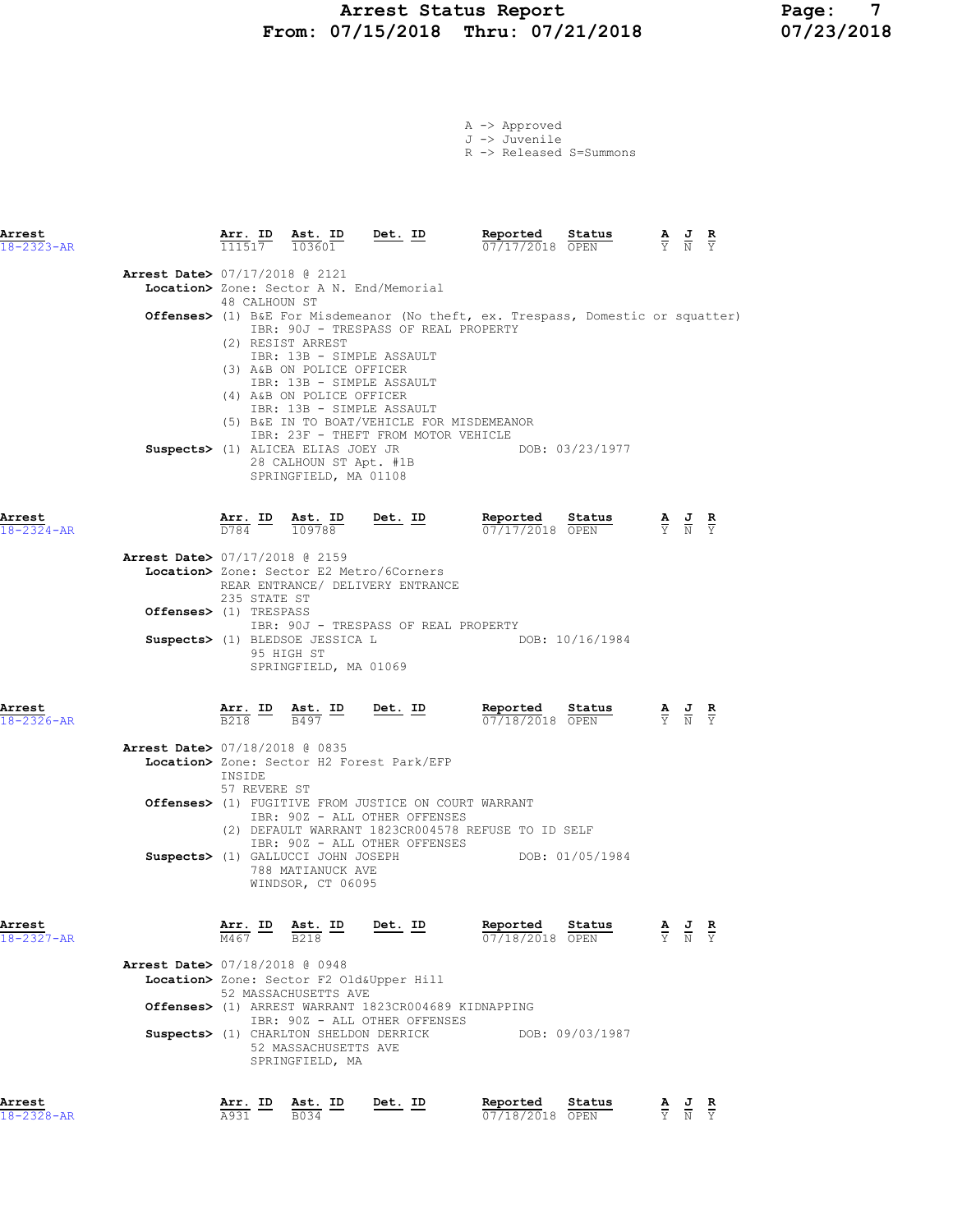### Arrest Status Report Page: 8 From: 07/15/2018 Thru: 07/21/2018 07/23/2018

|                            |                                                                                                                                                                                                                                                                                                                                                                                                                                                                                                                                                                                                                                                                                                                                                                                                                                                   | A -> Approved<br>J -> Juvenile<br>R -> Released S=Summons                                                                                       |
|----------------------------|---------------------------------------------------------------------------------------------------------------------------------------------------------------------------------------------------------------------------------------------------------------------------------------------------------------------------------------------------------------------------------------------------------------------------------------------------------------------------------------------------------------------------------------------------------------------------------------------------------------------------------------------------------------------------------------------------------------------------------------------------------------------------------------------------------------------------------------------------|-------------------------------------------------------------------------------------------------------------------------------------------------|
|                            | <b>Arrest Date&gt; 07/18/2018 @ 0947</b><br>Location> Zone: Sector E2 Metro/6Corners<br>130 PEARL ST<br>Offenses> (1) ARREST WARRANT - UNLIC. OPER. M/V 1823CR001944<br>IBR: 90Z - ALL OTHER OFFENSES<br>Suspects> (1) RODRIGUEZ EDUARDO<br>36 BELMONT AVE Apt. #4R<br>SPRINGFIELD, MA                                                                                                                                                                                                                                                                                                                                                                                                                                                                                                                                                            | DOB: 01/30/1986                                                                                                                                 |
| Arrest<br>$18 - 2329 - AR$ | $Det. ID$<br>$\frac{\texttt{Arr.}}{\texttt{F615}}$ ID $\frac{\texttt{ Ast.}}{\texttt{A141}}$ ID                                                                                                                                                                                                                                                                                                                                                                                                                                                                                                                                                                                                                                                                                                                                                   | <u>Reported</u><br>Status<br>$\frac{\mathbf{A}}{\mathbf{Y}}$ $\frac{\mathbf{J}}{\mathbf{N}}$ $\frac{\mathbf{R}}{\mathbf{Y}}$<br>07/18/2018 OPEN |
|                            | <b>Arrest Date&gt; 07/18/2018 @ 1040</b><br>Location> Zone: Sector D2 Indian Orchard<br>42 KAZBECK ST<br><b>Offenses&gt;</b> (1) B&E BUILDING NIGHTTIME FOR FELONY<br>IBR: 220 - BURGLARY / BREAKING AND ENTERI<br>(2) LARCENY FROM BUILDING<br>IBR: 90Z - ALL OTHER OFFENSES<br>Suspects> (1) STEARNS KARISSA L<br>24 KAZBECK ST<br>SPRINGFIELD, MA 01151                                                                                                                                                                                                                                                                                                                                                                                                                                                                                        | DOB: 05/26/1981                                                                                                                                 |
| Arrest<br>$18 - 2333 - AR$ | Arr. ID<br>$\frac{\texttt{Ast.}}{R741}$ ID<br><u>Det.</u> ID<br>103511                                                                                                                                                                                                                                                                                                                                                                                                                                                                                                                                                                                                                                                                                                                                                                            | Reported<br>Status<br>$\frac{\mathbf{A}}{\mathbf{Y}}$ $\frac{\mathbf{J}}{\mathbf{N}}$ $\frac{\mathbf{R}}{\mathbf{Y}}$<br>07/18/2018 OPEN        |
| Arrest                     | <b>Arrest Date&gt;</b> 07/18/2018 @ 1300<br>Location> Zone: Sector G1 P.P./Boston Rd.<br>110 HASKIN ST<br><b>Offenses&gt;</b> (1) DRUG, DISTRIBUTE CLASS A<br>IBR: 35A - DRUG / NARCOTIC VIOLATIONS<br>(2) DRUG, DISTRIBUTE CLASS B<br>IBR: 35A - DRUG / NARCOTIC VIOLATIONS<br>(3) DRUG, DISTRIBUTE CLASS B<br>IBR: 35A - DRUG / NARCOTIC VIOLATIONS<br>(4) DRUG, DISTRIBUTE CLASS B<br>IBR: 35A - DRUG / NARCOTIC VIOLATIONS<br>(5) DRUG, DISTRIBUTE CLASS B<br>IBR: 35A - DRUG / NARCOTIC VIOLATIONS<br>(6) DRUG, DISTRIBUTE CLASS A<br>IBR: 35A - DRUG / NARCOTIC VIOLATIONS<br>(7) DRUG, DISTRIBUTE CLASS B<br>IBR: 35A - DRUG / NARCOTIC VIOLATIONS<br>(8) DRUG, POSSESS TO DISTRIB CLASS A<br>IBR: 35A - DRUG / NARCOTIC VIOLATIONS<br>Suspects> (1) HARRIS MELHA ALI<br>110 HASKIN ST<br>SPRINGFIELD, MA<br>Arr. ID<br>Ast. ID<br>Det. ID | DOB: 09/12/1962<br>Reported<br>Status                                                                                                           |
| $18 - 2334 - AR$           | 103511<br>106103<br>Arrest Date> 07/18/2018 @ 1120                                                                                                                                                                                                                                                                                                                                                                                                                                                                                                                                                                                                                                                                                                                                                                                                | $\frac{\mathbf{A}}{\mathbf{Y}}$ $\frac{\mathbf{J}}{\mathbf{N}}$ $\frac{\mathbf{R}}{\mathbf{Y}}$<br>07/18/2018 OPEN                              |
|                            | Location> Zone: Sector G1 P.P./Boston Rd.<br>BRADLEY RD                                                                                                                                                                                                                                                                                                                                                                                                                                                                                                                                                                                                                                                                                                                                                                                           |                                                                                                                                                 |
|                            | Offenses> (1) DRUG, POSSESS CLASS A<br>IBR: 35A - DRUG / NARCOTIC VIOLATIONS<br>(2) DRUG, POSSESS CLASS B<br>IBR: 35A - DRUG / NARCOTIC VIOLATIONS<br>(3) DRUG, POSSESS CLASS B<br>IBR: 35A - DRUG / NARCOTIC VIOLATIONS<br>(4) DRUG, POSSESS CLASS B<br>IBR: 35A - DRUG / NARCOTIC VIOLATIONS<br>Suspects> (1) MELIKIAN JEANNE<br>10 GLENDALE RD                                                                                                                                                                                                                                                                                                                                                                                                                                                                                                 | DOB: 01/03/1958                                                                                                                                 |

HAMPDEN, MA 01036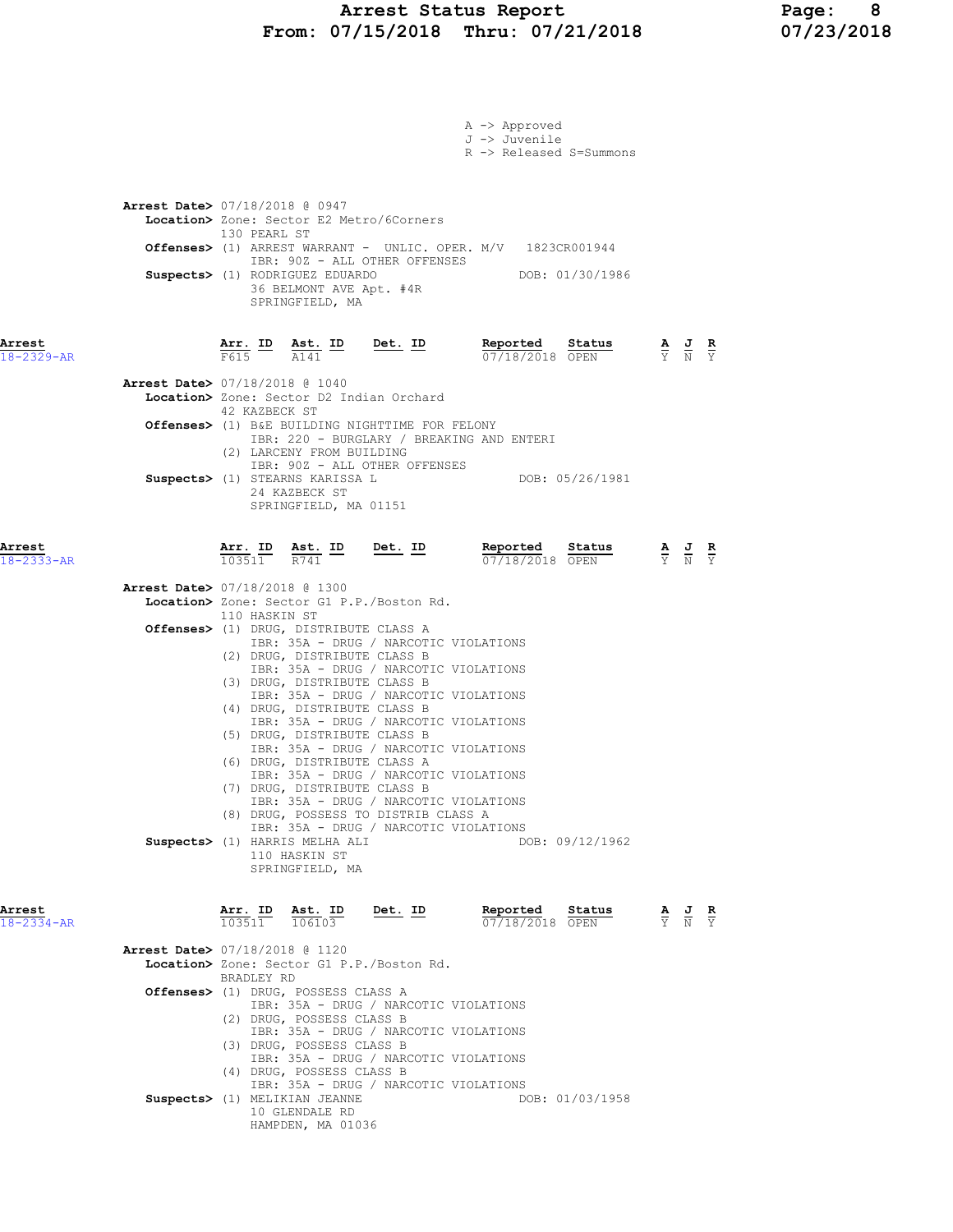### Arrest Status Report 19<br>37/15/2018 Thru: 07/21/2018 107/23/2018 From: 07/15/2018 Thru: 07/21/2018

A -> Approved J -> Juvenile R -> Released S=Summons

| Arrest<br>18-2335-AR       |                                          | $\frac{\texttt{Arr.}}{103511}$ | <u>Ast. ID Det. ID</u>                                                                                                                                          |                                                                                                                                                        | Reported<br>07/18/2018 OPEN        | Status          | $\frac{\mathbf{A}}{\mathbf{Y}}$ $\frac{\mathbf{J}}{\mathbf{N}}$                                       | $\frac{R}{Y}$ |
|----------------------------|------------------------------------------|--------------------------------|-----------------------------------------------------------------------------------------------------------------------------------------------------------------|--------------------------------------------------------------------------------------------------------------------------------------------------------|------------------------------------|-----------------|-------------------------------------------------------------------------------------------------------|---------------|
|                            | <b>Arrest Date&gt; 07/18/2018 @ 1125</b> | BRADLEY RD<br>110 HASKIN ST    | Offenses> (1) DRUG, POSSESS CLASS B<br>Suspects> (1) MELIKIAN JEFFREY<br>10 GLENDALE RD<br>HAMPDEN, MA 01036                                                    | Location> Zone: Sector G1 P.P./Boston Rd.<br>IBR: 35A - DRUG / NARCOTIC VIOLATIONS                                                                     |                                    | DOB: 12/16/1955 |                                                                                                       |               |
| Arrest<br>$18 - 2336 - AR$ |                                          | Arr. ID<br>103511              | $\frac{\texttt{Ast.}}{R741}$ ID                                                                                                                                 | <u>Det. ID</u>                                                                                                                                         | Reported<br>$07/18/2018$ OPEN      | Status          | $\frac{\mathbf{A}}{\overline{Y}}$ $\frac{\mathbf{J}}{\overline{N}}$ $\frac{\mathbf{R}}{\overline{Y}}$ |               |
|                            | Arrest Date> 07/18/2018 @ 1140           | 110 HASKIN ST                  | BEHIND DOORMAN SCHOOL                                                                                                                                           | Location> Zone: Sector G1 P.P./Boston Rd.                                                                                                              |                                    |                 |                                                                                                       |               |
|                            |                                          |                                | Offenses> (1) DRUG, POSSESS CLASS A<br>(2) DRUG, POSSESS CLASS B                                                                                                | IBR: 35A - DRUG / NARCOTIC VIOLATIONS<br>IBR: 35A - DRUG / NARCOTIC VIOLATIONS<br>(3) ARREST WARRANT DOC#1723CR006743<br>IBR: 90Z - ALL OTHER OFFENSES |                                    |                 |                                                                                                       |               |
|                            |                                          |                                | Suspects> (1) JENSEN KIMBERLY<br>124 EDBERT ST<br>CHICOPEE, MA                                                                                                  |                                                                                                                                                        |                                    | DOB: 10/15/1964 |                                                                                                       |               |
| Arrest                     |                                          |                                |                                                                                                                                                                 |                                                                                                                                                        |                                    |                 |                                                                                                       |               |
| $18 - 2337 - AR$           |                                          |                                | $\frac{\texttt{Arr.}}{\texttt{L995}}$ ID $\frac{\texttt{ Ast.}}{\texttt{112481}}$ Det. ID                                                                       |                                                                                                                                                        | Reported<br>07/18/2018 OPEN        | Sta <u>tus</u>  | $\frac{\mathbf{A}}{\mathbf{Y}}$ $\frac{\mathbf{J}}{\mathbf{N}}$ $\frac{\mathbf{R}}{\mathbf{Y}}$       |               |
|                            | Arrest Date> 07/18/2018 @ 1415           | HIRSCHBACH<br>255 CADWELL DR   |                                                                                                                                                                 | Location> Zone: Sector C East Springfield                                                                                                              |                                    |                 |                                                                                                       |               |
|                            | Offenses> (1) TRESPASS                   |                                | (2) DISORDERLY CONDUCT<br>(3) RESIST ARREST<br>IBR: 13B - SIMPLE ASSAULT<br>(4) A&B ON POLICE OFFICER<br>IBR: 13B - SIMPLE ASSAULT<br>(5) A&B ON POLICE OFFICER | IBR: 90J - TRESPASS OF REAL PROPERTY<br>IBR: 90C - DISORDERLY CONDUCT                                                                                  |                                    |                 |                                                                                                       |               |
|                            | Suspects> (1) HUSSEIN MUNIR              |                                | IBR: 13B - SIMPLE ASSAULT<br>99 PERRY ST<br>NEW YORK, NY                                                                                                        |                                                                                                                                                        |                                    | DOB: 02/07/1967 |                                                                                                       |               |
| Arrest<br>$18 - 2338 - AR$ |                                          |                                | $\frac{\texttt{Arr. ID}}{109860}$ $\frac{\texttt{ Ast. ID}}{106026}$                                                                                            | Det. ID                                                                                                                                                | Reported Status<br>07/18/2018 OPEN |                 | $\frac{\mathbf{A}}{\mathbf{Y}}$ $\frac{\mathbf{J}}{\mathbf{N}}$ $\frac{\mathbf{R}}{\mathbf{Y}}$       |               |
|                            | <b>Arrest Date&gt; 07/18/2018 @ 1706</b> | 49 MILL ST                     | Offenses> (1) DEFAULT WARRANT<br>(2) DEFAULT WARRANT                                                                                                            | Location> Zone: Sector E1 Metro/South End<br>IBR: 90Z - ALL OTHER OFFENSES                                                                             |                                    |                 |                                                                                                       |               |

Suspects> (1) KITT MARVIN TYRONE THE DOB: 03/20/1959 52 AVON PL

SPRINGFIELD, MA 01105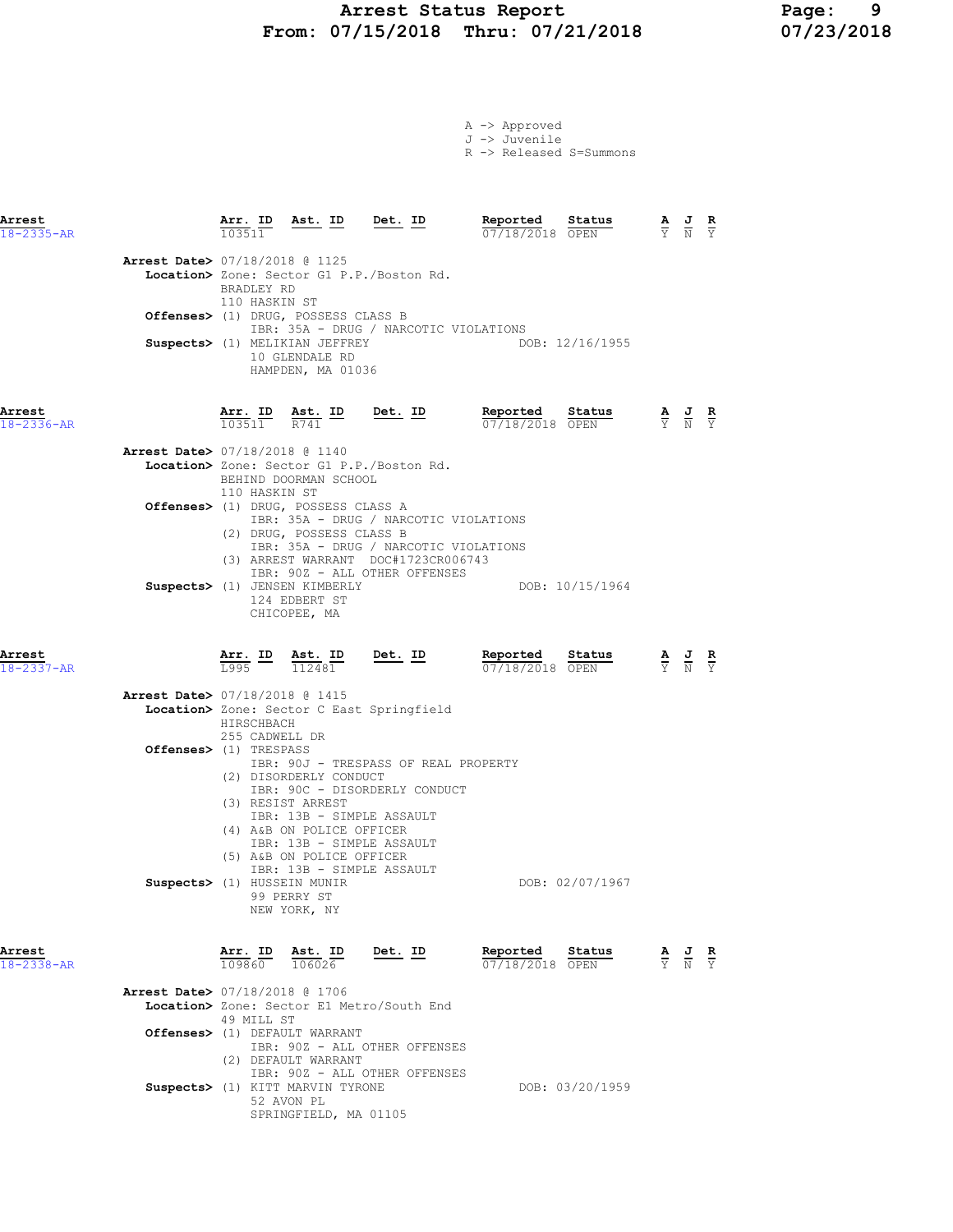# Arrest Status Report 10<br>17/15/2018 Thru: 07/21/2018 17/23/2018 From:  $07/15/2018$  Thru:  $07/21/2018$

|  | $A \rightarrow$ Approved |                         |
|--|--------------------------|-------------------------|
|  | J -> Juvenile            |                         |
|  |                          | R -> Released S=Summons |

| Arrest<br>18-2339-AR       |                                                                                       | Arr. ID                           | Ast. ID<br>103436                                                                                                                                                                              | Det. ID                                                                                                                                                                                                                                | Reported<br>07/18/2018 OPEN | Status                    |                                   |                                                                                                 | $rac{\mathbf{R}}{\mathbf{Y}}$ |
|----------------------------|---------------------------------------------------------------------------------------|-----------------------------------|------------------------------------------------------------------------------------------------------------------------------------------------------------------------------------------------|----------------------------------------------------------------------------------------------------------------------------------------------------------------------------------------------------------------------------------------|-----------------------------|---------------------------|-----------------------------------|-------------------------------------------------------------------------------------------------|-------------------------------|
|                            | <b>Arrest Date&gt; 07/18/2018 @ 1615</b>                                              | 494 CENTRAL ST                    | Location> Zone: Sector E2 Metro/6Corners<br>Suspects> (1) NAZARIO EDWIN MANUEL<br>166 QUINCY ST<br>SPRINGFIELD, MA 01107                                                                       | ONE STOP DISCOUNT LIQUOR & CONVENIENCE STORE<br>Offenses> (1) DRUG, POSSESS TO DISTRIB CLASS A<br>IBR: 35A - DRUG / NARCOTIC VIOLATIONS                                                                                                |                             | DOB: 02/18/1961           |                                   |                                                                                                 |                               |
| Arrest<br>$18 - 2340 - AR$ |                                                                                       | Arr. ID<br>R741                   | Ast. ID<br>K109                                                                                                                                                                                | <u>Det. ID</u>                                                                                                                                                                                                                         | Reported<br>07/18/2018 OPEN | Status                    |                                   | $\frac{\mathbf{A}}{\mathbf{Y}}$ $\frac{\mathbf{J}}{\mathbf{N}}$ $\frac{\mathbf{R}}{\mathbf{Y}}$ |                               |
|                            | Arrest Date> 07/18/2018 @ 1630<br>Suspects> (1) CRUZ RICARDO                          | 494 CENTRAL ST                    | Location> Zone: Sector E2 Metro/6Corners<br>Offenses> (1) DRUG, POSSESS CLASS A<br>43 CHESTER ST Apt. #1ST<br>SPRINGFIELD, MA                                                                  | ONE STOP DISCOUNT LIQUOR & CONVENIENCE STORE<br>IBR: 35A - DRUG / NARCOTIC VIOLATIONS                                                                                                                                                  |                             | DOB: 01/25/1980           |                                   |                                                                                                 |                               |
| Arrest<br>18-2341-AR       |                                                                                       | Arr. ID Ast. ID<br>100136         | 106895                                                                                                                                                                                         | Det. ID                                                                                                                                                                                                                                | Reported<br>07/18/2018 OPEN | Status                    |                                   | $\frac{\mathbf{A}}{\mathbf{Y}}$ $\frac{\mathbf{J}}{\mathbf{N}}$                                 |                               |
|                            | Arrest Date> 07/18/2018 @ 1715                                                        | EDGEWOOD ST                       | Location> Zone: Sector F1 McKnight/Bay<br><b>Offenses&gt;</b> (1) UNLICENSED OPERATION OF MV<br>(3) STOP/YIELD, FAIL TO<br>Suspects> (1) DRUMMER NIKITA M<br>276 TIFFANY ST<br>SPRINGFIELD, MA | IBR: 99 - TRAFFIC, TOWN BY-LAW OFFENSES<br>(2) GIVING FALSE NAME, OPER. OF M/V<br>IBR: 90Z - ALL OTHER OFFENSES<br>IBR: 99 - TRAFFIC, TOWN BY-LAW OFFENSES<br>(4) ARREST WARRANT DOCKET #1623CR000319<br>IBR: 90Z - ALL OTHER OFFENSES |                             | DOB: 09/30/1988           |                                   |                                                                                                 |                               |
| Arrest<br>$18 - 2342 - AR$ | Arrest Date> 07/18/2018 @ 1715<br>Offenses> (1) TRESPASS<br>Suspects> (1) HALL DONALD | Arr. ID<br>101948<br>38 SCHOOL ST | Ast. ID<br>101951<br>Location> Zone: Sector E2 Metro/6Corners<br>148 TAYLOR<br>SPRINGFIELD, MA                                                                                                 | <u>Det. ID</u><br>IBR: 90J - TRESPASS OF REAL PROPERTY                                                                                                                                                                                 | Reported<br>07/18/2018 OPEN | Status<br>DOB: 11/16/1977 | $\frac{\mathbf{A}}{\overline{Y}}$ | $\frac{J}{N}$                                                                                   |                               |
| Arrest<br>$18 - 2344 - AR$ |                                                                                       | Arr. ID<br>112505                 | Ast. ID                                                                                                                                                                                        | Det. ID                                                                                                                                                                                                                                | Reported<br>07/18/2018      | Status<br>OPEN            | $\frac{\mathbf{A}}{\mathbf{Y}}$   | $\frac{J}{N}$                                                                                   | $rac{\mathbf{R}}{\mathbf{Y}}$ |
|                            | <b>Arrest Date&gt; 07/18/2018 @ 1930</b>                                              | 36 SECOND ST                      |                                                                                                                                                                                                | Location> Zone: Sector C East Springfield<br><b>Offenses&gt;</b> (1) B&E DAYTIME FOR FELONY, PERSON IN FEAR                                                                                                                            |                             |                           |                                   |                                                                                                 |                               |

IBR: 90J - TRESPASS OF REAL PROPERTY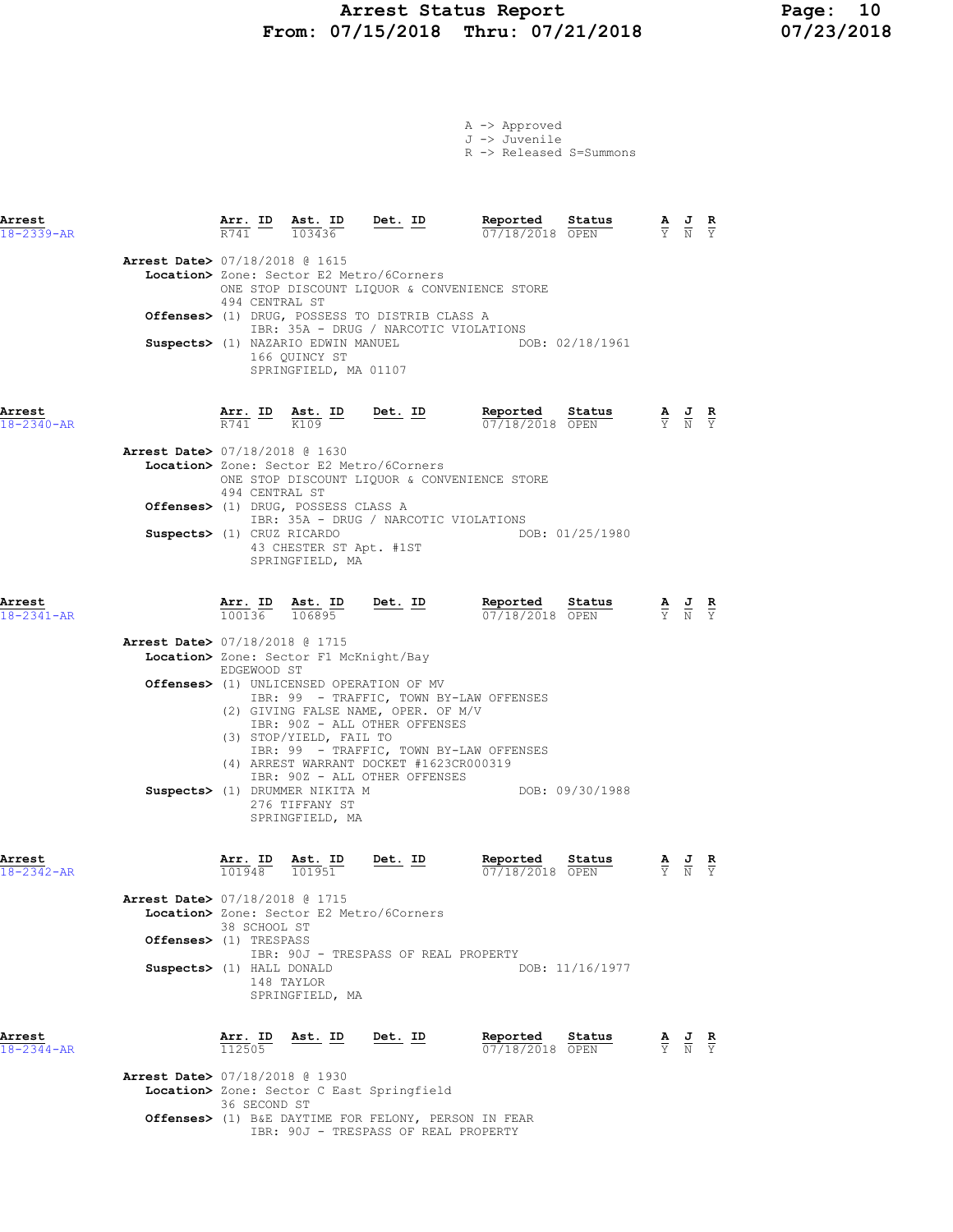# Arrest Status Report Page: 11 From: 07/15/2018 Thru: 07/21/2018

|                            |                                          |                   |                                                                                                      |                                                                                                                                      | A -> Approved<br>J -> Juvenile<br>R -> Released S=Summons                          |                                                                                                 |                                                                                                 |               |
|----------------------------|------------------------------------------|-------------------|------------------------------------------------------------------------------------------------------|--------------------------------------------------------------------------------------------------------------------------------------|------------------------------------------------------------------------------------|-------------------------------------------------------------------------------------------------|-------------------------------------------------------------------------------------------------|---------------|
|                            |                                          |                   | 208 TYLER ST<br>SPRINGFIELD, MA 01109                                                                |                                                                                                                                      | Suspects> (1) DELGADO JONATHAN ISAIAH DOB: 09/27/1990                              |                                                                                                 |                                                                                                 |               |
| Arrest<br>$18 - 2345 - AR$ |                                          |                   | $109804$ $C680$                                                                                      | $\frac{\text{Arr. ID}}{\text{max. ID}}$ $\frac{\text{Est. ID}}{\text{max. ID}}$ $\frac{\text{Det. ID}}{\text{max. ID}}$              | Reported Status                                                                    | $\frac{\mathbf{A}}{\mathbf{Y}}$ $\frac{\mathbf{J}}{\mathbf{N}}$ $\frac{\mathbf{R}}{\mathbf{Y}}$ |                                                                                                 |               |
|                            | Arrest Date> 07/18/2018 @ 1845           |                   | 1211 E COLUMBUS AVE                                                                                  | Location> Zone: Sector E1 Metro/South End                                                                                            | Offenses> (1) DRUG, POSSESS TO DISTRIB CLASS B, SUBSQ.                             |                                                                                                 |                                                                                                 |               |
|                            |                                          |                   | Suspects> (1) PADILLA JOSE LUIS<br>30 GATEHOUSE RD Apt. #105<br>AMHERST, MA 01002                    | IBR: 35A - DRUG / NARCOTIC VIOLATIONS                                                                                                | DOB: 06/13/1993                                                                    |                                                                                                 |                                                                                                 |               |
| Arrest<br>$18 - 2346 - AR$ |                                          |                   |                                                                                                      | $\frac{\texttt{Arr. ID}}{109804}$ $\frac{\texttt{ Ast. ID}}{C680}$ $\frac{\texttt{ID}}{D}$ $\frac{\texttt{Det. ID}}{D}$              | Reported Status<br>07/18/2018 OPEN                                                 |                                                                                                 | $\frac{\mathbf{A}}{\mathbf{Y}}$ $\frac{\mathbf{J}}{\mathbf{N}}$ $\frac{\mathbf{R}}{\mathbf{Y}}$ |               |
|                            | Arrest Date> 07/18/2018 @ 1845           |                   | 1211 E COLUMBUS AVE<br>Suspects> (1) MARTINEZ KATELYN ANN<br>48 WILLARD AVE<br>SPRINGFIELD, MA 01108 | Location> Zone: Sector E1 Metro/South End<br>Offenses> (1) DRUG, POSSESS TO DISTRIB CLASS B<br>IBR: 35A - DRUG / NARCOTIC VIOLATIONS | DOB: 12/16/1991                                                                    |                                                                                                 |                                                                                                 |               |
| Arrest<br>18-2348-AR       |                                          |                   | 107920 102820                                                                                        | $\frac{\text{Arr. ID}}{\frac{100000}{100000}}$ $\frac{\text{Ast. ID}}{\frac{10000000}{1000000}}$ $\frac{\text{Det. ID}}{\text{A}}$   | Reported Status<br>07/18/2018 OPEN                                                 |                                                                                                 | $\frac{\mathbf{A}}{\mathbf{Y}}$ $\frac{\mathbf{J}}{\mathbf{N}}$ $\frac{\mathbf{R}}{\mathbf{Y}}$ |               |
|                            | <b>Arrest Date&gt; 07/18/2018 @ 2032</b> | 24 RANNEY ST      |                                                                                                      | Location> Zone: Sector H2 Forest Park/EFP                                                                                            |                                                                                    |                                                                                                 |                                                                                                 |               |
|                            |                                          |                   | Offenses> (1) DISORDERLY CONDUCT<br>(2) DANGEROUS WEAPON, CARRY                                      | IBR: 90C - DISORDERLY CONDUCT<br>IBR: 520 - WEAPON LAW VIOLATIONS                                                                    |                                                                                    |                                                                                                 |                                                                                                 |               |
|                            |                                          |                   | 24 RANNEY ST<br>SPRINGFIELD, MA                                                                      |                                                                                                                                      | Suspects> (1) OQUENDO CRISTIAN DAVID DOB: 10/29/1996                               |                                                                                                 |                                                                                                 |               |
| Arrest<br>18-2349-AR       |                                          | Arr. ID<br>100136 | Ast. ID<br>108853                                                                                    | Det. ID                                                                                                                              | Reported<br>Status<br>07/18/2018 OPEN                                              | $\frac{\mathbf{A}}{\mathbf{Y}}$ $\frac{\mathbf{J}}{\mathbf{N}}$<br>$\overline{Y}$               |                                                                                                 | $\frac{R}{N}$ |
|                            | <b>Arrest Date&gt; 07/18/2018 @ 2050</b> |                   | Location> Zone: Sector F1 McKnight/Bay                                                               |                                                                                                                                      |                                                                                    |                                                                                                 |                                                                                                 |               |
|                            |                                          | 98 DAWES ST       |                                                                                                      | Offenses> (1) LICENSE SUSPENDED, OP MV WITH                                                                                          |                                                                                    |                                                                                                 |                                                                                                 |               |
|                            |                                          |                   | (2) STOP FOR POLICE, FAIL                                                                            |                                                                                                                                      | IBR: 99 - TRAFFIC, TOWN BY-LAW OFFENSES                                            |                                                                                                 |                                                                                                 |               |
|                            |                                          |                   | (3) TIRE OUTSIDE FENDER                                                                              |                                                                                                                                      | IBR: 99 - TRAFFIC, TOWN BY-LAW OFFENSES<br>IBR: 99 - TRAFFIC, TOWN BY-LAW OFFENSES |                                                                                                 |                                                                                                 |               |
|                            |                                          |                   |                                                                                                      | (4) HARSH AND OBJECTIONABLE NOISE, M/V<br>IBR: 90Z - ALL OTHER OFFENSES                                                              |                                                                                    |                                                                                                 |                                                                                                 |               |
|                            |                                          |                   |                                                                                                      | (5) RECKLESS OPERATION OF MOTOR VEHICLE                                                                                              |                                                                                    |                                                                                                 |                                                                                                 |               |

 (5) RECKLESS OPERATION OF MOTOR VEHICLE IBR: 99 - TRAFFIC, TOWN BY-LAW OFFENSES Suspects> (1) CARABALLO ELISEO DOB: 12/04/1979 235 BOSTON RD Apt. #1ST SPRINGFIELD, MA

Arrest Arr. ID Ast. ID Det. ID Reported Status A J R 18-2350-AR 109785 107789 07/18/2018 OPEN Y N Y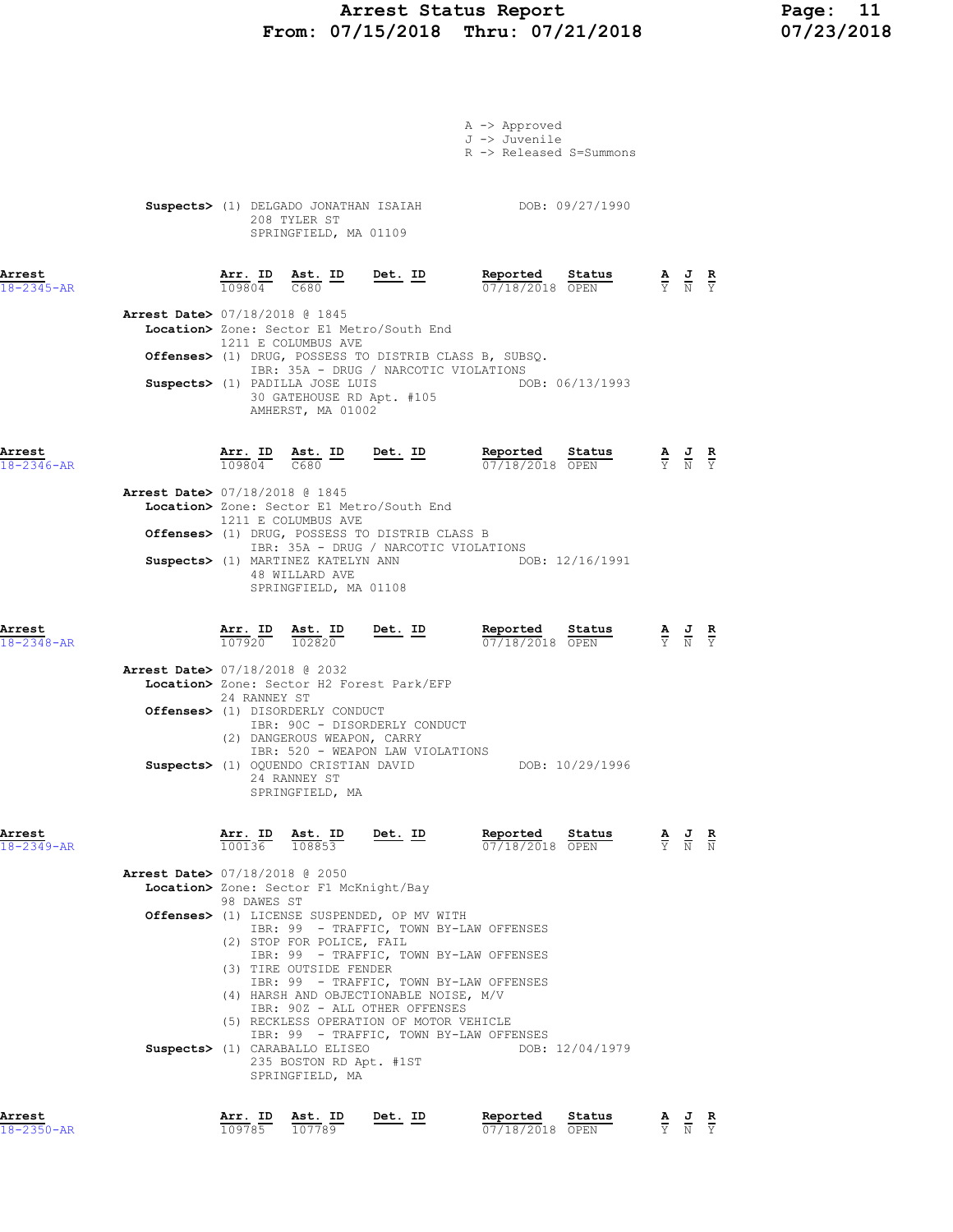### Arrest Status Report Page: 12 From: 07/15/2018 Thru: 07/21/2018 07/23/2018

|                            | A -> Approved<br>J -> Juvenile<br>R -> Released S=Summons                                                                                                                                                                                                                                                                                                                                             |                                                                                                 |                                                                                                 |
|----------------------------|-------------------------------------------------------------------------------------------------------------------------------------------------------------------------------------------------------------------------------------------------------------------------------------------------------------------------------------------------------------------------------------------------------|-------------------------------------------------------------------------------------------------|-------------------------------------------------------------------------------------------------|
|                            | <b>Arrest Date&gt; 07/18/2018 @ 2114</b><br>Location> Zone: Sector H1 Forest Park<br>398 SUMNER AVE Apt. #3FL<br>Offenses> (1) A&B WITH DANGEROUS WEAPON (SIMPLE ASSAULT VERSION)<br>IBR: 13B - SIMPLE ASSAULT<br>Suspects> (1) COLON CARMEN<br>DOB: 06/27/1972<br>356 BELMONT AVE Apt. #22<br>SPRINGFIELD, MA 01108                                                                                  |                                                                                                 |                                                                                                 |
| Arrest<br>$18 - 2354 - AR$ | $\frac{\texttt{Arr.}}{\text{M467}}$ ID $\frac{\texttt{Ast.}}{\text{B218}}$ ID Det. ID<br>Reported<br>Status<br>$\frac{\mathbf{A}}{\mathbf{Y}}$ $\frac{\mathbf{J}}{\mathbf{N}}$ $\frac{\mathbf{R}}{\mathbf{N}}$<br>07/19/2018 OPEN                                                                                                                                                                     |                                                                                                 |                                                                                                 |
|                            | Arrest Date> 07/19/2018 @ 0945<br>Location> Zone: Sector H3 Forest Park/EFP<br>160 WOODLAWN ST Apt. #2FL<br>Offenses> (1) ARREST WARRANT 1823CR004431 ASSAULT DANGEROUS WEAPON<br>IBR: 90Z - ALL OTHER OFFENSES<br>(2) ARREST WARRANT #1823CR004234 DISCHARGE FIREARM<br>IBR: 90Z - ALL OTHER OFFENSES<br>Suspects> (1) GASQUE AARON KESHAWN<br>DOB: 10/02/1982<br>34 WEST HILL RD<br>SPRINGFIELD, MA |                                                                                                 |                                                                                                 |
| Arrest<br>$18 - 2355 - AR$ | $Det. ID$<br>$\frac{\texttt{Arr.}}{\texttt{B218}}$ ID $\frac{\texttt{ Ast.}}{\texttt{B497}}$ ID<br>Reported<br>Status<br>07/19/2018 OPEN                                                                                                                                                                                                                                                              |                                                                                                 | $\frac{\mathbf{A}}{\mathbf{Y}}$ $\frac{\mathbf{J}}{\mathbf{N}}$ $\frac{\mathbf{R}}{\mathbf{N}}$ |
|                            | Arrest Date> 07/19/2018 @ 0935<br>Location> Zone: Sector H3 Forest Park/EFP<br>INSIDE<br>160 WOODLAWN ST<br>Offenses> (1) ARREST WARRANT 1823CR004432 ASSAULT DANG WEAPON<br>IBR: 90Z - ALL OTHER OFFENSES<br>Suspects> (1) WASHINGTON VERGIE MARIE<br>DOB: 08/27/1989<br>160 WOODLAWN ST Apt. #2ND<br>SPRINGFIELD, MA                                                                                |                                                                                                 |                                                                                                 |
| Arrest<br>18-2356-AR       | Det. ID<br>Reported<br>Arr. ID Ast. ID<br>Status<br>109869<br>102193<br>07/19/2018 OPEN                                                                                                                                                                                                                                                                                                               | $\frac{\mathbf{A}}{\mathbf{Y}}$ $\frac{\mathbf{J}}{\mathbf{N}}$ $\frac{\mathbf{R}}{\mathbf{N}}$ |                                                                                                 |
|                            | <b>Arrest Date&gt;</b> 07/19/2018 @ 1140<br>Location> Zone: Sector F1 McKnight/Bay<br>MAGAZINE PARK<br>65 MAGAZINE ST<br>Offenses> (1) ARREST WARRANT-DOCKET#1153CR001026<br>IBR: 90Z - ALL OTHER OFFENSES<br>Suspects> (1) FONTANEZ JUAN JOSE<br>DOB: 05/12/1978<br>HOMELESS<br>SPRINGFIELD, MA                                                                                                      |                                                                                                 |                                                                                                 |
| Arrest<br>$18 - 2357 - AR$ | Arr. ID<br>Reported<br>Status<br>Ast. ID<br><u>Det. ID</u><br>111525 100135<br>07/19/2018 OPEN                                                                                                                                                                                                                                                                                                        | $\frac{\mathbf{A}}{\mathbf{Y}}$ $\frac{\mathbf{J}}{\mathbf{N}}$ $\frac{\mathbf{R}}{\mathbf{Y}}$ |                                                                                                 |
|                            | <b>Arrest Date&gt; 07/19/2018 @ 1240</b><br>Location> Zone: Sector E2 Metro/6Corners<br>ONE STOP DISCOUNT LIQUOR & CONVENIENCE STORE<br>494 CENTRAL ST<br>Offenses> (1) DRUG, POSSESS CLASS A, SUBSQ.OFF.<br>IBR: 35A - DRUG / NARCOTIC VIOLATIONS<br>(2) VIOL. OF CITY ORD. - Loitering                                                                                                              |                                                                                                 |                                                                                                 |
|                            | IBR: 90Z - ALL OTHER OFFENSES<br>Suspects> (1) DANIELS GREGORY ALONZO JR<br>DOB: 08/04/1976<br>229 WALNUT ST Apt. #3FL<br>SPRINGFIELD, MA                                                                                                                                                                                                                                                             |                                                                                                 |                                                                                                 |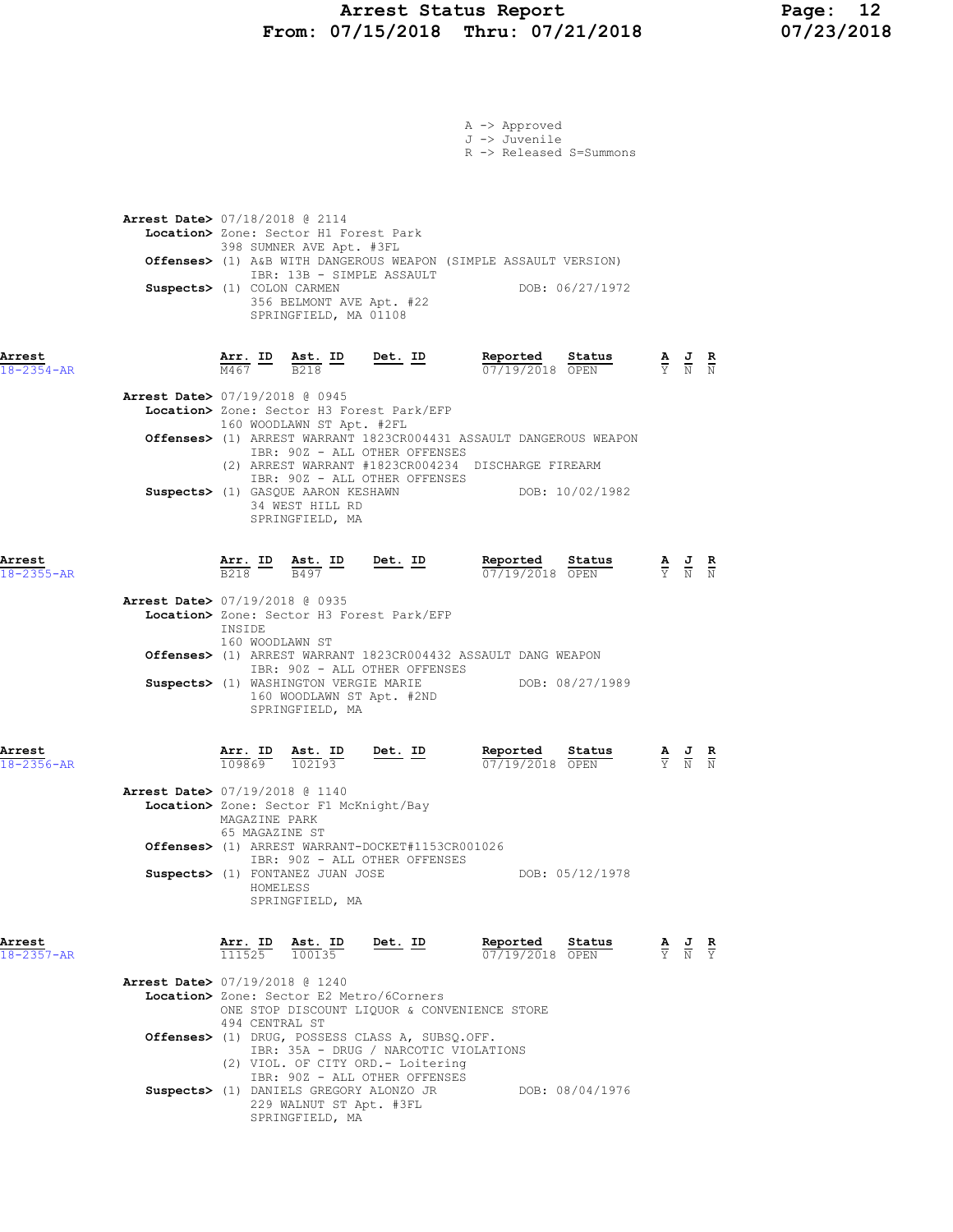#### Arrest Status Report Page: 13 From: 07/15/2018 Thru: 07/21/2018 07/23/2018

A -> Approved J -> Juvenile R -> Released S=Summons

Arrest Arr. ID Ast. ID Det. ID Reported Status A J R 18-2358-AR 108863 109869 07/19/2018 OPEN Y N Y Arrest Date> 07/19/2018 @ 1259 Location> Zone: Sector A N. End/Memorial MORGAN ST Offenses> (1) DEFAULT WARRANT (#1723CR006111 LARCENY) IBR: 90Z - ALL OTHER OFFENSES (2) DRUG, POSSESS CLASS A, SUBSQ.OFF. IBR: 35A - DRUG / NARCOTIC VIOLATIONS Suspects> (1) TORRES DAVID DOB: 10/28/1981 128 NEWLAND ST SPRINGFIELD, MA 01107

Arrest Arr. ID Ast. ID Det. ID Reported Status A J R 18-2359-AR 108863 100135 07/19/2018 OPEN Y N Y

| Arrest Date> 07/19/2018 @ 1323<br>Location> Zone: Sector A N. End/Memorial<br>MORGAN ST                                                                                                                                                                                                                    |
|------------------------------------------------------------------------------------------------------------------------------------------------------------------------------------------------------------------------------------------------------------------------------------------------------------|
| <b>Offenses&gt;</b> (1) DRUG, POSSESS TO DISTRIB CLASS A, SUBSO.                                                                                                                                                                                                                                           |
| IBR: 35A - DRUG / NARCOTIC VIOLATIONS<br>(2) DRUG, DISTRIBUTE CLASS A, SUBSO.OFF.<br>IBR: 35A - DRUG / NARCOTIC VIOLATIONS<br>(3) LICENSE SUSPENDED, OP MV WITH<br>IBR: 99 - TRAFFIC, TOWN BY-LAW OFFENSES<br>DOB: 06/11/1964<br>Suspects> (1) RODRIGUEZ EDWIN<br>705 UNION ST Apt. #1L<br>SPRINGFIELD, MA |

Arrest Arr. ID Ast. ID Det. ID Reported Status A J R

18-2360-AR 108863 109869 07/19/2018 OPEN Y N Y

| <b>Arrest Date&gt; 07/19/2018 @ 1309</b><br>Location> Zone: Sector A N. End/Memorial<br>MORGAN ST                                        |  |
|------------------------------------------------------------------------------------------------------------------------------------------|--|
| Offenses> (1) DRUG, POSSESS CLASS A, SUBSO.OFF.<br>IBR: 35A - DRUG / NARCOTIC VIOLATIONS<br>(2) DRUG, POSSESS CLASS B, SUBSO.OFF.        |  |
| IBR: 35A - DRUG / NARCOTIC VIOLATIONS<br>DOB: 12/06/1965<br>Suspects> (1) HERNANDEZ MARTIN<br>40 NURSERY ST Apt. #1ST<br>SPRINGFIELD, MA |  |

Arrest Arr. ID Ast. ID Det. ID Reported Status A J R

| 18-2363-AR |                                          | 103507         | 106655                                          | 07/19/2018 OPEN |                 | Y N Y |  |
|------------|------------------------------------------|----------------|-------------------------------------------------|-----------------|-----------------|-------|--|
|            | <b>Arrest Date&gt; 07/19/2018 @ 1840</b> |                |                                                 |                 |                 |       |  |
|            |                                          |                | Location> Zone: Sector G2 P.P./Boston Rd.       |                 |                 |       |  |
|            |                                          | MARSHALLS      |                                                 |                 |                 |       |  |
|            |                                          | 1400 BOSTON RD |                                                 |                 |                 |       |  |
|            |                                          |                | Offenses> (1) SHOPLIFTING \$100+ BY ASPORTATION |                 |                 |       |  |
|            |                                          |                | TBR: 23C - SHOPLIFTING                          |                 |                 |       |  |
|            |                                          |                | (2) ARREST WARRANT (1823CR004909                |                 |                 |       |  |
|            |                                          |                | IBR: 90Z - ALL OTHER OFFENSES                   |                 |                 |       |  |
|            |                                          |                | Suspects> (1) SAEZ BRIANNA LUCILLE              |                 | DOB: 06/10/1998 |       |  |
|            |                                          |                | 84 MANHATTAN ST                                 |                 |                 |       |  |
|            |                                          |                | SPRINGFIELD, MA 01104                           |                 |                 |       |  |
|            |                                          |                |                                                 |                 |                 |       |  |

Arrest Arr. ID Ast. ID Det. ID Reported Status A J R 18-2364-AR 103507 106655 07/19/2018 OPEN Y N Y

 Arrest Date> 07/19/2018 @ 1849 Location> Zone: Sector G2 P.P./Boston Rd.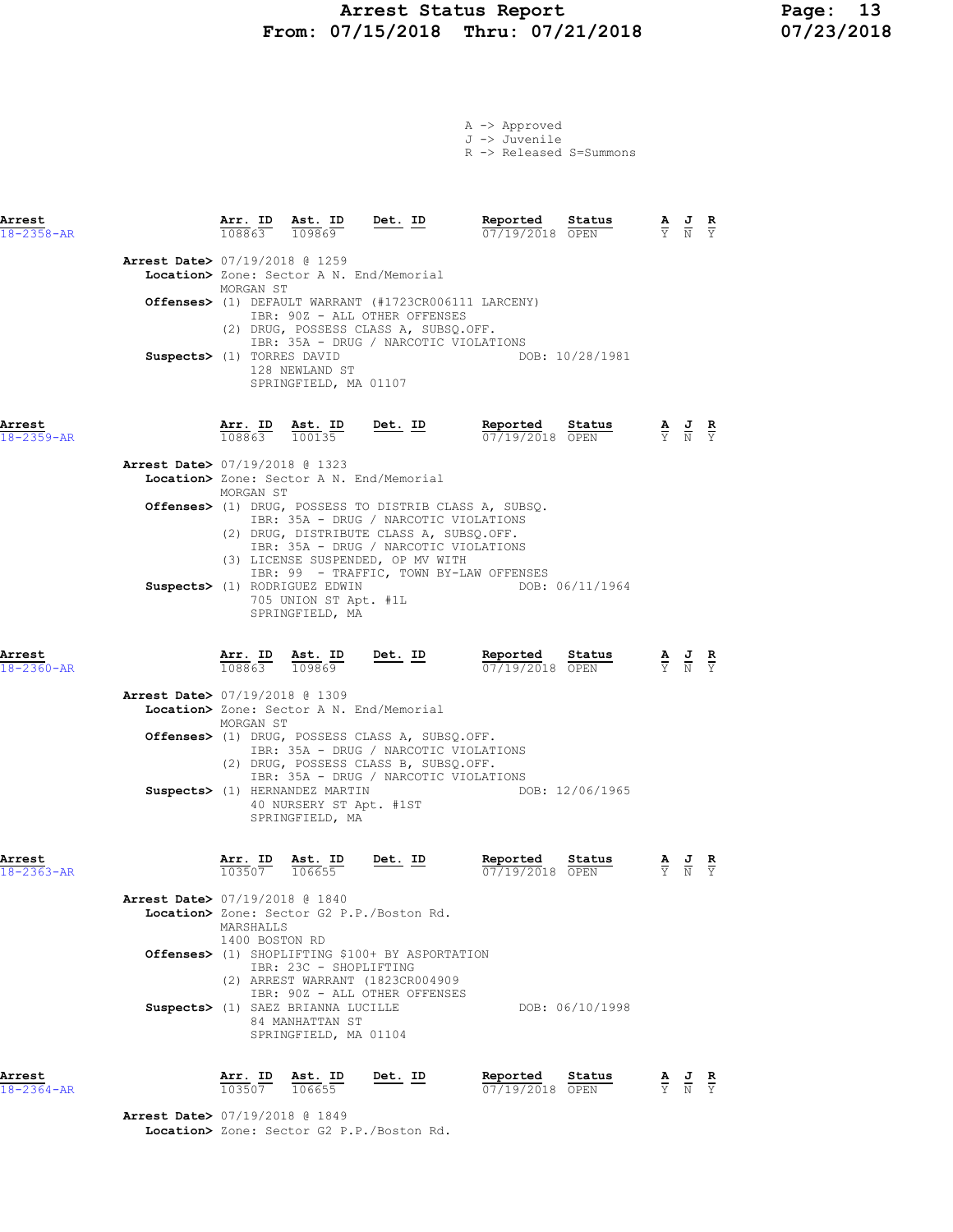### Arrest Status Report Page: 14 From: 07/15/2018 Thru: 07/21/2018 07/23/2018

|                            | A -> Approved<br>J -> Juvenile<br>R -> Released S=Summons                                                                                                                                                                                                                                                                      |                                                                                                       |
|----------------------------|--------------------------------------------------------------------------------------------------------------------------------------------------------------------------------------------------------------------------------------------------------------------------------------------------------------------------------|-------------------------------------------------------------------------------------------------------|
|                            | MARSHALLS<br>1400 BOSTON RD<br>Offenses> (1) SHOPLIFTING \$100+ BY ASPORTATION<br>IBR: 23C - SHOPLIFTING<br>(2) ARREST WARRANT (1823CR004910)<br>IBR: 90Z - ALL OTHER OFFENSES<br>Suspects> (1) BAER NATASIA LEE<br>DOB: 10/15/1997<br>41 LOS ANGELES ST<br>SPRINGFIELD, MA 01104                                              |                                                                                                       |
| Arrest<br>$18 - 2365 - AR$ | $\frac{\texttt{Arr.}}{103507}$ $\frac{\texttt{ Ast.}}{106655}$<br>Reported Status<br><u>Det. ID</u><br>07/19/2018 OPEN<br><b>Arrest Date&gt; 07/19/2018 @ 1855</b><br>Location> Zone: Sector G2 P.P./Boston Rd.                                                                                                                | $\frac{\mathbf{A}}{\mathbf{Y}}$ $\frac{\mathbf{J}}{\mathbf{N}}$ $\frac{\mathbf{R}}{\mathbf{Y}}$       |
|                            | MARSHALLS<br>1400 BOSTON RD<br>Offenses> (1) SHOPLIFTING \$100+ BY ASPORTATION<br>IBR: 23C - SHOPLIFTING<br>Suspects> (1) MEDSON NATASHE MARIE<br>DOB: 01/28/1997<br>16 ELMDALE ST Apt. #1<br>WEST SPRINGFIELD, MA 01089                                                                                                       |                                                                                                       |
| Arrest<br>$18 - 2366 - AR$ | Reported<br>Arr. ID<br>$Det. ID$<br>Status<br><u>Ast. ID</u><br>106026<br>07/19/2018 OPEN<br>109860                                                                                                                                                                                                                            | $\frac{\mathbf{A}}{\mathbf{Y}}$ $\frac{\mathbf{J}}{\mathbf{N}}$ $\frac{\mathbf{R}}{\mathbf{Y}}$       |
|                            | <b>Arrest Date&gt; 07/19/2018 @ 2052</b><br>Location> Zone: Sector H1 Forest Park<br>FRANKS PACKAGE STORE<br>11 DICKINSON ST<br><b>Offenses&gt;</b> (1) DEFAULT WARRANT DOCKET #1723CR007913<br>IBR: 90Z - ALL OTHER OFFENSES<br>DOB: 12/27/1982<br>Suspects> (1) ORTIZ JOSE ANTONIO<br>41 JOHNSON ST<br>SPRINGFIELD, MA 01107 |                                                                                                       |
| Arrest<br>$18 - 2367 - AR$ | Det. ID<br>Reported<br>Arr. ID<br>Ast. ID<br>Status<br>101951<br>101948<br>07/19/2018 OPEN<br>Arrest Date> 07/19/2018 @ 2052                                                                                                                                                                                                   | $\frac{\mathbf{A}}{\overline{Y}}$ $\frac{\mathbf{J}}{\overline{N}}$ $\frac{\mathbf{R}}{\overline{Y}}$ |
|                            | Location> Zone: Sector F2 Old&Upper Hill<br>UNION ST<br>Offenses> (1) LICENSE SUSPENDED, OP MV WITH<br>IBR: 99 - TRAFFIC, TOWN BY-LAW OFFENSES<br>Suspects> (1) JENKINS SHAWN MACKINZIE<br>DOB: 10/16/1991<br>181 OUINCY ST<br>SPRINGFIELD, MA 01109                                                                           |                                                                                                       |
| Arrest<br>$18 - 2368 - AR$ | $Det. ID$<br>Reported<br>$\frac{\texttt{Arr.}}{\texttt{B218}}$ $\frac{\texttt{lb}}{\texttt{K180}}$ $\frac{\texttt{Ast.}}{\texttt{K180}}$<br>Status<br>07/19/2018 OPEN                                                                                                                                                          | $\frac{\mathbf{A}}{\mathbf{Y}}$ $\frac{\mathbf{J}}{\mathbf{N}}$ $\frac{\mathbf{R}}{\mathbf{Y}}$       |
|                            | Arrest Date> 07/19/2018 @ 2110<br>Location> Zone: Sector A N. End/Memorial<br>CORNER<br>MASSASOIT ST<br>Offenses> (1) DRUG, POSSESS TO DISTRIB CLASS D                                                                                                                                                                         |                                                                                                       |
|                            | IBR: 35A - DRUG / NARCOTIC VIOLATIONS<br>(2) UNLICENSED OPERATION OF MV<br>IBR: 99 - TRAFFIC, TOWN BY-LAW OFFENSES<br>Suspects> (1) ROBLES ISANDER ALEXUS<br>DOB: 04/20/1996<br>18 LORRAINE ST<br>SPRINGFIELD, MA 01108-3035                                                                                                   |                                                                                                       |
| Arrest                     | Arr. ID Ast. ID Det. ID<br>Reported<br>Status                                                                                                                                                                                                                                                                                  | AJR                                                                                                   |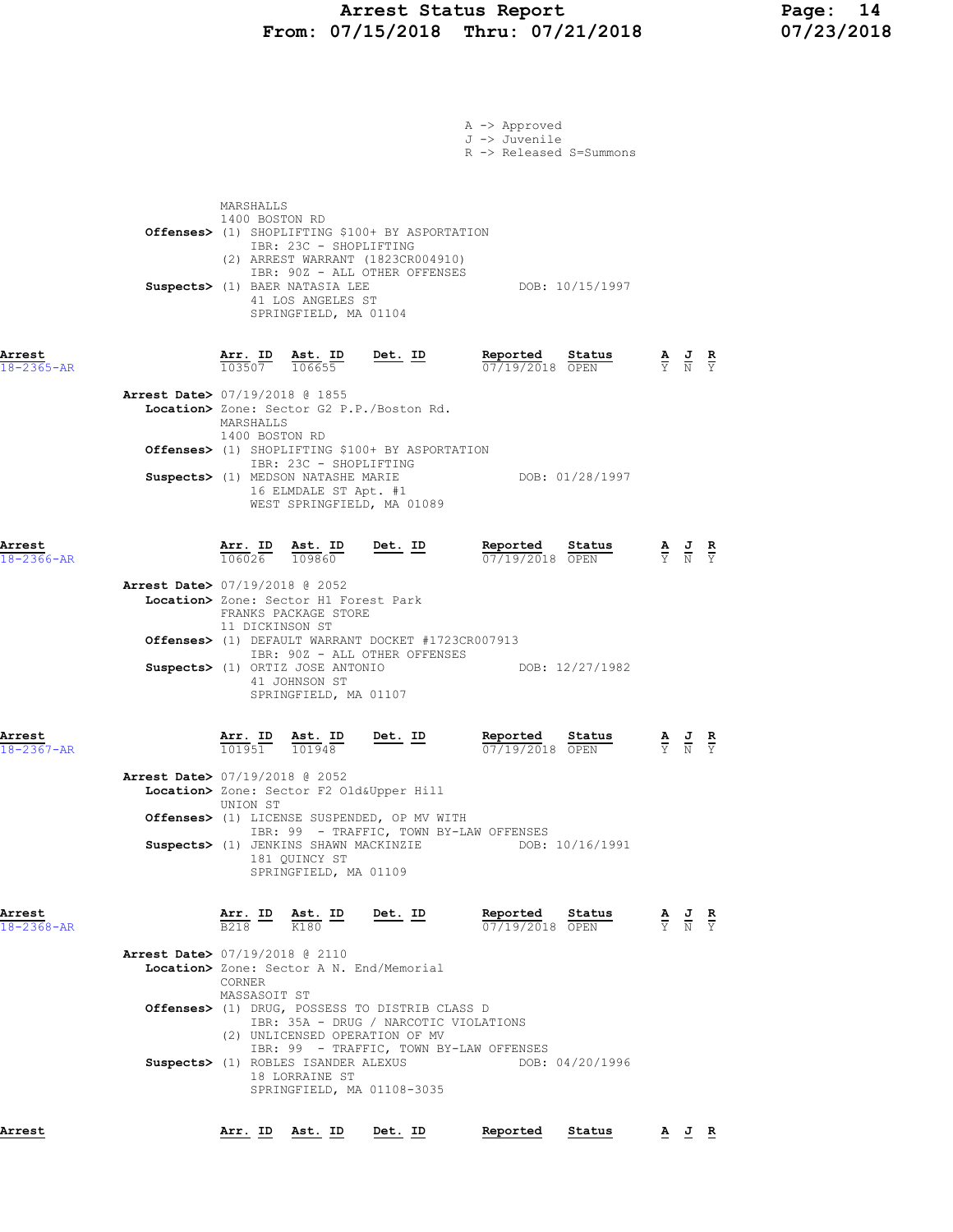### Arrest Status Report Page: 15 From: 07/15/2018 Thru: 07/21/2018 07/23/2018

|                                                                 |                                           |                                                                                                                                                                                                          |                                                                                                                                                                                                                                                      | A -> Approved<br>J -> Juvenile<br>R -> Released S=Summons |                       |                                                                                                 |  |
|-----------------------------------------------------------------|-------------------------------------------|----------------------------------------------------------------------------------------------------------------------------------------------------------------------------------------------------------|------------------------------------------------------------------------------------------------------------------------------------------------------------------------------------------------------------------------------------------------------|-----------------------------------------------------------|-----------------------|-------------------------------------------------------------------------------------------------|--|
| 18-2369-AR                                                      | B218 K180                                 |                                                                                                                                                                                                          |                                                                                                                                                                                                                                                      |                                                           | 07/19/2018 OPEN Y N Y |                                                                                                 |  |
| Arrest Date> 07/19/2018 @ 2035                                  | CORNER<br>MASSASOIT ST                    | Suspects> (1) ROCCAMO LEONARD FABRICE<br>110 WESTFORD AVE                                                                                                                                                | Location> Zone: Sector A N. End/Memorial<br>Offenses> (1) DRUG, POSSESS TO DISTRIB CLASS D<br>IBR: 35A - DRUG / NARCOTIC VIOLATIONS<br>SPRINGFIELD, MA 01105-1909                                                                                    |                                                           | DOB: 02/09/1993       |                                                                                                 |  |
| Arrest<br>$18 - 2372 - AR$                                      |                                           |                                                                                                                                                                                                          | $\frac{\texttt{Arr. ID}}{111517}$ $\frac{\texttt{Ast. ID}}{111521}$ Det. ID                                                                                                                                                                          | Reported<br>07/19/2018 OPEN                               | <u>Status</u>         | $\frac{\mathbf{A}}{\mathbf{Y}}$ $\frac{\mathbf{J}}{\mathbf{N}}$ $\frac{\mathbf{R}}{\mathbf{Y}}$ |  |
| <b>Arrest Date&gt; 07/19/2018 @ 2133</b>                        | WILBRAHAM RD                              | Offenses> (1) LIGHTS VIOLATION, MV<br>Suspects> (1) ACORN ANGEL RAHEIM<br>51 FRITSCHER RD<br>BARRE, MA 01005                                                                                             | Location> Zone: Sector F2 Old&Upper Hill<br>IBR: 99 - TRAFFIC, TOWN BY-LAW OFFENSES<br>(2) UNLICENSED OPERATION OF MV<br>IBR: 99 - TRAFFIC, TOWN BY-LAW OFFENSES<br>(3) ALCOHOL IN MV, POSSESS OPEN CONTAINER OF<br>IBR: 90G - LIQUOR LAW VIOLATIONS |                                                           | DOB: 09/22/1993       |                                                                                                 |  |
| Arrest<br>18-2378-AR                                            | <u>Arr.</u> ID<br>112452                  | <u>Ast. ID</u><br>100136                                                                                                                                                                                 | <u>Det. ID</u>                                                                                                                                                                                                                                       | <u>Reported</u><br>07/20/2018 OPEN                        | Status                | $\frac{\mathbf{A}}{\mathbf{Y}}$ $\frac{\mathbf{J}}{\mathbf{N}}$ $\frac{\mathbf{R}}{\mathbf{Y}}$ |  |
| <b>Arrest Date&gt;</b> 07/20/2018 @ 1710                        | 415 BAY ST<br>Suspects> (1) BOWENS MARQUE | Location> Zone: Sector F1 McKnight/Bay<br>15 OAKWOOD TER<br>SPRINGFIELD, MA                                                                                                                              | Offenses> (1) UNLICENSED OPERATION OF MV<br>IBR: 99 - TRAFFIC, TOWN BY-LAW OFFENSES                                                                                                                                                                  |                                                           | DOB: 06/02/1989       |                                                                                                 |  |
| Arrest<br>$18 - 2379 - AR$                                      | Arr. ID<br>$11\overline{15}3\overline{3}$ | Ast. ID<br>101951                                                                                                                                                                                        | Det. ID                                                                                                                                                                                                                                              | Reported<br>07/20/2018 OPEN                               | Status                | AJR<br>$\overline{Y}$ $\overline{N}$ $\overline{Y}$                                             |  |
| Arrest Date> 07/20/2018 @ 1757<br>Offenses> (1) DEFAULT WARRANT | 295 ORANGE ST                             | Suspects> (1) BERRIOS EDGAR JR<br>295 ORANGE ST Apt. #1FL<br>SPRINGFIELD, MA                                                                                                                             | Location> Zone: Sector H2 Forest Park/EFP<br>IBR: 90Z - ALL OTHER OFFENSES                                                                                                                                                                           |                                                           | DOB: 02/09/1997       |                                                                                                 |  |
| Arrest<br>$18 - 2381 - AR$                                      | Arr. ID<br>112452                         | Ast. ID<br>100136                                                                                                                                                                                        | Det. ID                                                                                                                                                                                                                                              | Reported<br>07/20/2018 OPEN                               | Status                | $\frac{\mathbf{A}}{\mathbf{Y}}$ $\frac{\mathbf{J}}{\mathbf{N}}$ $\frac{\mathbf{R}}{\mathbf{Y}}$ |  |
| <b>Arrest Date&gt; 07/20/2018 @ 1858</b>                        | 27 ASTER ST<br>(2) RESIST ARREST          | Location> Zone: Sector F1 McKnight/Bay<br><b>Offenses&gt;</b> (1) DISORDERLY CONDUCT<br>IBR: 13B - SIMPLE ASSAULT<br>(3) A&B ON POLICE OFFICER<br>IBR: 13B - SIMPLE ASSAULT<br>(4) A&B ON POLICE OFFICER | IBR: 90C - DISORDERLY CONDUCT                                                                                                                                                                                                                        |                                                           |                       |                                                                                                 |  |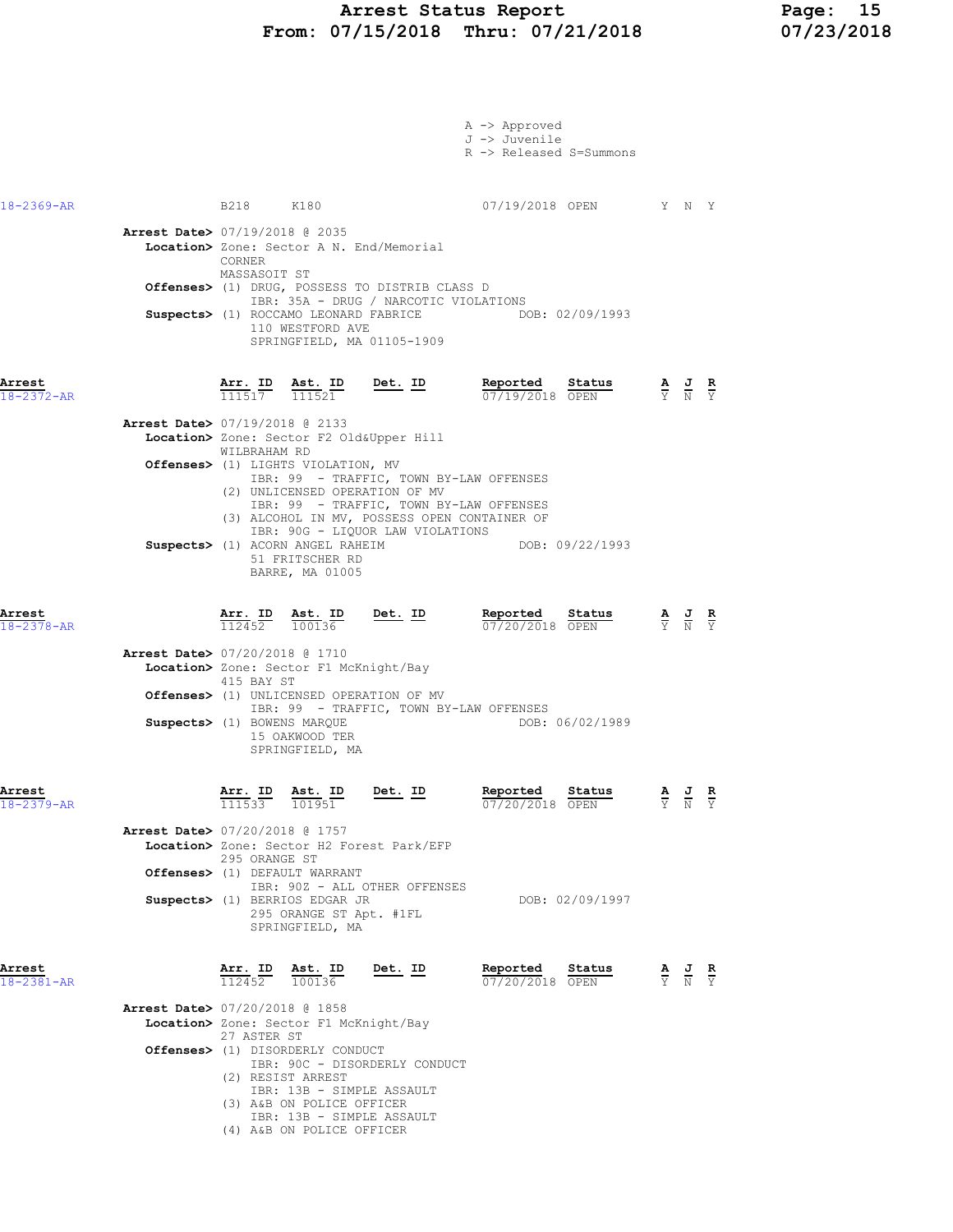### Arrest Status Report Page: 16 From: 07/15/2018 Thru: 07/21/2018 07/23/2018

|                                                          |                                                                           |                                                                                                                                                            |                                           | A -> Approved<br>J -> Juvenile<br>R -> Released S=Summons                               |                                      |                                                                                                 |                                                                                                 |                               |  |
|----------------------------------------------------------|---------------------------------------------------------------------------|------------------------------------------------------------------------------------------------------------------------------------------------------------|-------------------------------------------|-----------------------------------------------------------------------------------------|--------------------------------------|-------------------------------------------------------------------------------------------------|-------------------------------------------------------------------------------------------------|-------------------------------|--|
|                                                          |                                                                           | IBR: 13B - SIMPLE ASSAULT<br>(5) A&B ON POLICE OFFICER<br>IBR: 13B - SIMPLE ASSAULT<br>Suspects> (1) CAMPBELL ANTHONY<br>57 OAKWOOD TER<br>SPRINGFIELD, MA |                                           |                                                                                         | DOB: 02/08/1992                      |                                                                                                 |                                                                                                 |                               |  |
| Arrest<br>$18 - 2383 - AR$                               |                                                                           | $\frac{\texttt{Arr.}}{111517}$ $\frac{\texttt{Ab.}}{112459}$                                                                                               | Det. ID                                   | Reported Status<br>07/20/2018 OPEN                                                      |                                      | $\frac{\mathbf{A}}{\mathbf{Y}}$ $\frac{\mathbf{J}}{\mathbf{N}}$ $\frac{\mathbf{R}}{\mathbf{N}}$ |                                                                                                 |                               |  |
| <b>Arrest Date&gt; 07/20/2018 @ 2055</b>                 | 92 OAK ST                                                                 | Location> Zone: Sector F2 Old&Upper Hill                                                                                                                   |                                           |                                                                                         |                                      |                                                                                                 |                                                                                                 |                               |  |
|                                                          |                                                                           | Offenses> (1) A&B WITH DANGEROUS WEAPON<br>Suspects> (1) BARNETT RICHARD D<br>723 BELMONT AVE<br>SPRINGFIELD, MA                                           | IBR: 13A - AGGRAVATED ASSAULT             |                                                                                         | DOB: 01/05/1981                      |                                                                                                 |                                                                                                 |                               |  |
| Arrest<br>$18 - 2384 - AR$                               | <b>Arr. ID</b><br>103510                                                  | $\frac{\text{Ast.}}{\text{C802}}$ ID                                                                                                                       | Det. ID                                   | Reported Status $\frac{07}{20/2018}$                                                    | <u>Status</u>                        |                                                                                                 | $\frac{\mathbf{A}}{\mathbf{Y}}$ $\frac{\mathbf{J}}{\mathbf{N}}$                                 | $rac{\mathbf{R}}{\mathbf{Y}}$ |  |
| Arrest Date> 07/20/2018 @ 2115                           | RAIPHER PC<br>265 STATE ST                                                | Location> Zone: Sector E2 Metro/6Corners                                                                                                                   |                                           |                                                                                         |                                      |                                                                                                 |                                                                                                 |                               |  |
| Offenses> (1) TRESPASS<br>Suspects> (1) HALL DONALD      |                                                                           | 769 WORTHINGTON ST<br>SPRINGFIELD, MA                                                                                                                      | IBR: 90J - TRESPASS OF REAL PROPERTY      |                                                                                         | DOB: 11/16/1977                      |                                                                                                 |                                                                                                 |                               |  |
| Arrest<br>18-2385-AR                                     | $\frac{\text{Arr.}}{109788}$                                              | $\frac{\text{Ast.}}{\cos \theta}$ ID<br>C802                                                                                                               | Det. ID                                   | Reported<br>07/20/2018 OPEN                                                             | <u>Status</u>                        |                                                                                                 | $\frac{\mathbf{A}}{\mathbf{Y}}$ $\frac{\mathbf{J}}{\mathbf{N}}$ $\frac{\mathbf{R}}{\mathbf{N}}$ |                               |  |
| Arrest Date> 07/20/2018 @ 2115<br>Offenses> (1) TRESPASS | RAIPHER PC<br>265 STATE ST                                                | Location> Zone: Sector E2 Metro/6Corners                                                                                                                   |                                           |                                                                                         |                                      |                                                                                                 |                                                                                                 |                               |  |
|                                                          |                                                                           | Suspects> (1) IVANOV SVETLANA<br>24 HIGH ST Apt. #134<br>SPRINGFIELD, MA                                                                                   | IBR: 90J - TRESPASS OF REAL PROPERTY      |                                                                                         | DOB: 03/24/1976                      |                                                                                                 |                                                                                                 |                               |  |
| Arrest<br>$18 - 2388 - AR$                               | $\frac{\texttt{Arr.}}{108863}$ $\frac{\texttt{ Ast.}}{T736}$ ID<br>108863 |                                                                                                                                                            | Det. ID                                   | Reported<br>$07/20/2018$ OPEN                                                           | Status                               | $\frac{\mathbf{A}}{\mathbf{Y}}$ $\frac{\mathbf{J}}{\mathbf{N}}$ $\frac{\mathbf{R}}{\mathbf{Y}}$ |                                                                                                 |                               |  |
| <b>Arrest Date&gt; 07/20/2018 @ 2146</b>                 | RIVERSIDE RD                                                              | Location> Zone: Sector A N. End/Memorial                                                                                                                   |                                           |                                                                                         |                                      |                                                                                                 |                                                                                                 |                               |  |
|                                                          |                                                                           | Suspects> (1) ANDINO NELSON LUIS<br>93 BOSTON RD<br>SPRINGFIELD, MA                                                                                        | IBR: 90Z - ALL OTHER OFFENSES             | Offenses> (1) ARREST WARRANT(DOCKET#:1823CR004695, A&B W/DANGEROUS WEAPON, AGGRAV. A&B) | DOB: 06/17/1961                      |                                                                                                 |                                                                                                 |                               |  |
| Arrest<br>18-2389-AR                                     |                                                                           | $\frac{\texttt{Arr. ID}}{108538}$ $\frac{\texttt{ Ast. ID}}{109821}$                                                                                       | <u>Det. ID</u>                            | <u>Reported</u><br>07/21/2018 OPEN                                                      | $\frac{\text{Status}}{\text{start}}$ | $\frac{\mathbf{A}}{\mathbf{Y}}$ $\frac{\mathbf{J}}{\mathbf{N}}$ $\frac{\mathbf{R}}{\mathbf{Y}}$ |                                                                                                 |                               |  |
| Arrest Date> 07/21/2018 @ 0107                           | RACING MART                                                               |                                                                                                                                                            | Location> Zone: Sector C East Springfield |                                                                                         |                                      |                                                                                                 |                                                                                                 |                               |  |

1037 ST JAMES AVE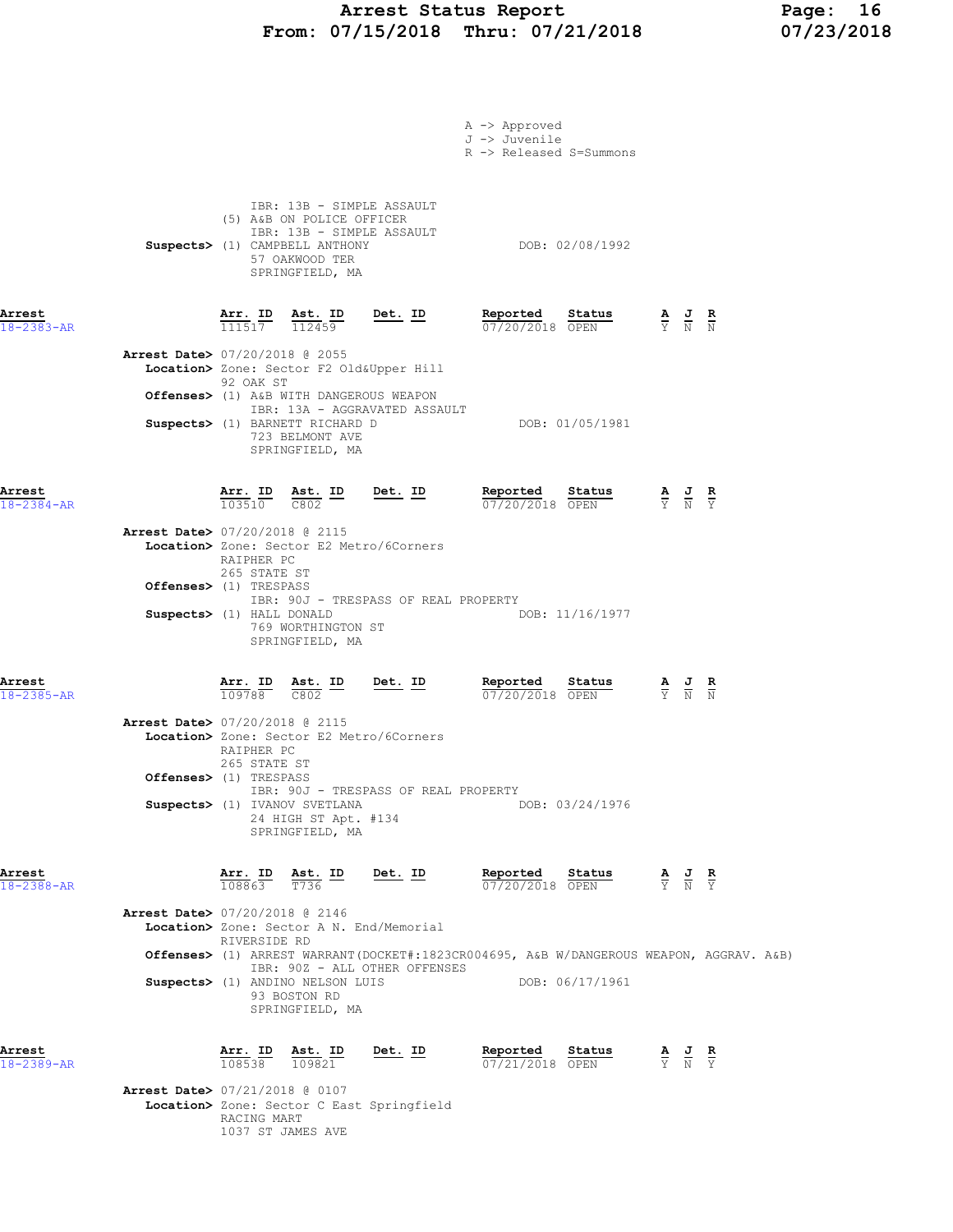# Arrest Status Report Page: 17<br>07/15/2018 Thru: 07/21/2018 07/23/2018 From: 07/15/2018 Thru: 07/21/2018

|                            |                                                                                                                                                                                                                                                                                                                                          | A -> Approved<br>J -> Juvenile<br>R -> Released S=Summons |                                                                                                 |
|----------------------------|------------------------------------------------------------------------------------------------------------------------------------------------------------------------------------------------------------------------------------------------------------------------------------------------------------------------------------------|-----------------------------------------------------------|-------------------------------------------------------------------------------------------------|
|                            | <b>Offenses&gt;</b> (1) STRAIGHT WARRANT ( RECIEVING STOLEN MV)<br>IBR: 90Z - ALL OTHER OFFENSES<br>Suspects> (1) POREDA MICHAEL JAMES III DOB: 02/22/1993<br>15 LEONARD ST<br>CHICOPEE, MA                                                                                                                                              |                                                           |                                                                                                 |
| Arrest<br>18-2391-AR       | <u>Det. ID</u><br>$\frac{\text{Arr.}}{\text{L682}}$ ID $\frac{\text{Ast.}}{112474}$                                                                                                                                                                                                                                                      | Reported<br>Status<br>$07/21/2018$ OPEN                   | $\frac{\mathbf{A}}{\mathbf{Y}}$ $\frac{\mathbf{J}}{\mathbf{N}}$ $\frac{\mathbf{R}}{\mathbf{Y}}$ |
|                            | <b>Arrest Date&gt; 07/21/2018 @ 0240</b><br>Location> Zone: Sector F2 Old&Upper Hill<br>STATE ST<br>Offenses> (1) .A&B (Simple)<br>IBR: 13B - SIMPLE ASSAULT<br>(2) DISORDERLY CONDUCT<br>IBR: 90C - DISORDERLY CONDUCT<br>(3) RESIST ARREST                                                                                             |                                                           |                                                                                                 |
|                            | IBR: 13B - SIMPLE ASSAULT<br>(4) A&B ON POLICE OFFICER<br>IBR: 13B - SIMPLE ASSAULT<br>Suspects> (1) HERNANDEZ-LATIMER KARMEN<br>207 BAY ST Apt. #4R<br>SPRINGFIELD, MA                                                                                                                                                                  | DOB: 03/04/1989                                           |                                                                                                 |
| Arrest<br>18-2392-AR       | $\frac{\texttt{Arr. ID}}{040936}$ $\frac{\texttt{ Ast. ID}}{S167}$ Det. ID                                                                                                                                                                                                                                                               | Reported Status<br>07/21/2018 OPEN                        | $\frac{\mathbf{A}}{\mathbf{Y}}$ $\frac{\mathbf{J}}{\mathbf{N}}$ $\frac{\mathbf{R}}{\mathbf{Y}}$ |
|                            | <b>Arrest Date&gt; 07/21/2018 @ 0316</b><br>Location> Zone: Sector E1 Metro/South End<br>HOLIDAY INN PARKING LOT<br>WILLOW ST<br>Offenses> (1) LARCENY OVER \$1200<br>IBR: 23H - ALL OTHER LARCENY<br>(2) BURGLARIOUS INSTRUMENT, POSSESS<br>IBR: 90Z - ALL OTHER OFFENSES<br>Suspects> (1) MONTANEZ-ORTIZ HECTOR ALEXIS DOB: 03/19/1984 |                                                           |                                                                                                 |
| Arrest                     | 46 SCHOOL ST Apt. #2<br>SPRINGFIELD, MA<br>Ast. ID<br>$Det. ID$<br>Arr. ID                                                                                                                                                                                                                                                               | Reported<br>Status                                        | A J R                                                                                           |
| 18-2393-AR                 | $\overline{112459}$ $\overline{107810}$<br>Arrest Date> 07/21/2018 @ 0344<br>Location> Zone: Sector E1 Metro/South End<br>IN FRONT OF CENTER STAGE<br>265 DWIGHT ST<br>Offenses> (1) .A&B (Simple)<br>IBR: 13B - SIMPLE ASSAULT<br>(2) A&B WITH DANGEROUS WEAPON                                                                         | 07/21/2018 OPEN                                           | N<br>Y N                                                                                        |
|                            | IBR: 13A - AGGRAVATED ASSAULT<br>Suspects> (1) COLEMAN TAYLOR A<br>20 FOLSOM ST<br>DORCHESTER, MA                                                                                                                                                                                                                                        | DOB: 09/21/1992                                           |                                                                                                 |
| Arrest<br>$18 - 2398 - AR$ | $\frac{\texttt{Arr.}}{107051}$ $\frac{\texttt{ Ast.}}{M867}$ $\frac{\texttt{ID}}{M}$<br><u>Det. ID</u>                                                                                                                                                                                                                                   | Reported<br>Status<br>07/21/2018 OPEN                     | $\frac{\mathbf{A}}{\mathbf{Y}}$ $\frac{\mathbf{J}}{\mathbf{N}}$ $\frac{\mathbf{R}}{\mathbf{N}}$ |
|                            | <b>Arrest Date&gt; 07/21/2018 @ 0755</b><br>Location> Zone: Sector B1 Liberty Heights<br>BHN COLE'S PLACE<br>401 LIBERTY ST                                                                                                                                                                                                              |                                                           |                                                                                                 |
|                            | Offenses> (1) TRESPASS<br>IBR: 90J - TRESPASS OF REAL PROPERTY<br>(2) RESIST ARREST<br>IBR: 13B - SIMPLE ASSAULT                                                                                                                                                                                                                         |                                                           |                                                                                                 |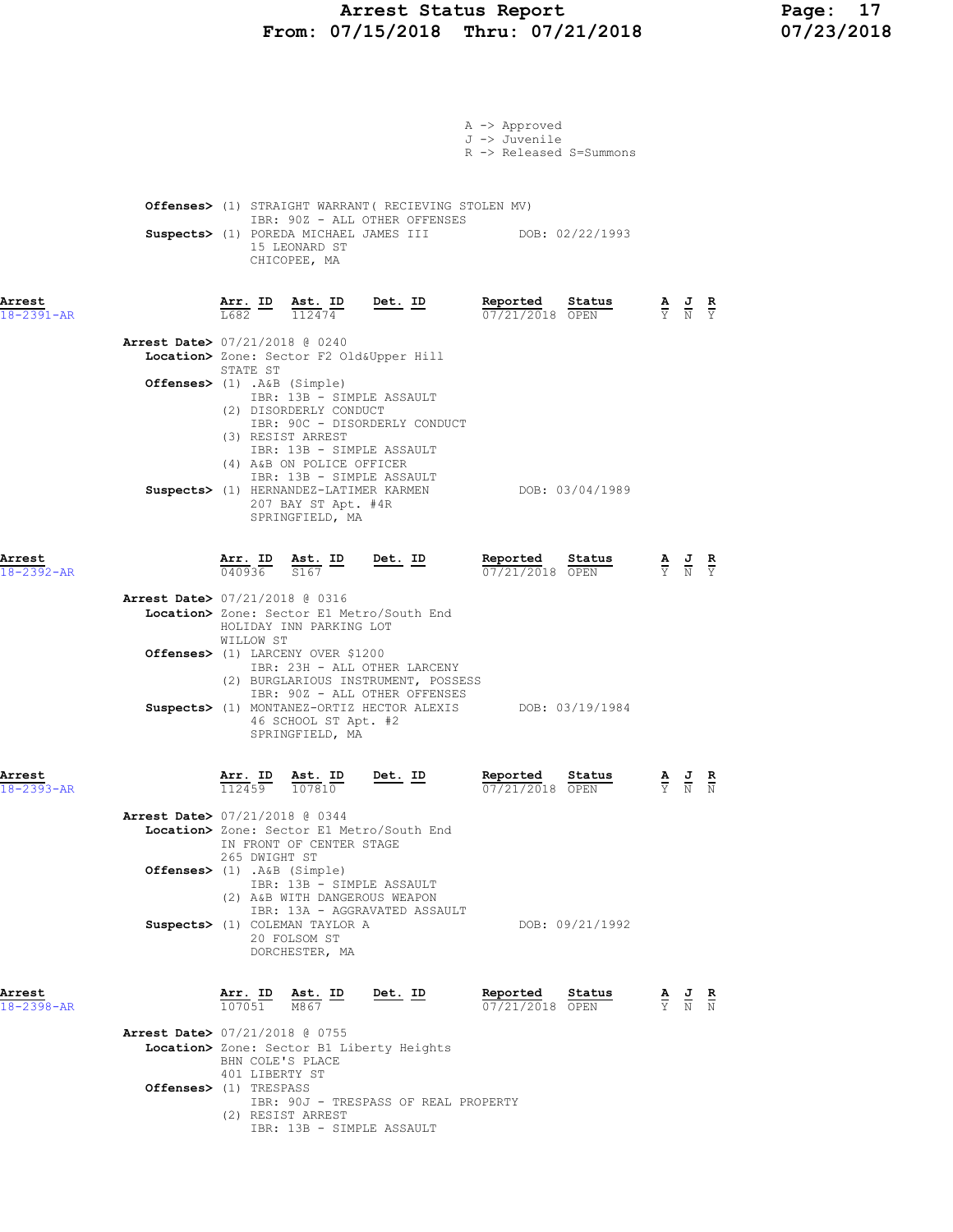# Arrest Status Report 18<br>17/15/2018 Thru: 07/21/2018 17/23/2018 From: 07/15/2018 Thru: 07/21/2018

|                            |                                                                                                                    |                | A -> Approved<br>J -> Juvenile<br>R -> Released S=Summons                         |                                                                                                 |                                                                                                 |  |
|----------------------------|--------------------------------------------------------------------------------------------------------------------|----------------|-----------------------------------------------------------------------------------|-------------------------------------------------------------------------------------------------|-------------------------------------------------------------------------------------------------|--|
|                            | Suspects> (1) KOBLINSKY ALEX<br>401 LIBERTY ST<br>SPRINGFIELD, MA                                                  |                | DOB: 01/09/1990                                                                   |                                                                                                 |                                                                                                 |  |
| Arrest<br>$18 - 2399 - AR$ | $\frac{\texttt{Arr.}}{103495}$ $\frac{\texttt{Ab.}}{G889}$ $\frac{\texttt{ID}}{G889}$                              | Det. ID        | Reported Status<br>07/21/2018 OPEN                                                | $\frac{\mathbf{A}}{\mathbf{Y}}$ $\frac{\mathbf{J}}{\mathbf{N}}$ $\frac{\mathbf{R}}{\mathbf{Y}}$ |                                                                                                 |  |
|                            | Arrest Date> 07/21/2018 @ 1045<br>Location> Zone: Sector E1 Metro/South End<br><b>CVS</b>                          |                |                                                                                   |                                                                                                 |                                                                                                 |  |
|                            | 1500 MAIN ST<br><b>Offenses&gt;</b> (1) SHOPLIFTING BY ASPORTATION<br>IBR: 23C - SHOPLIFTING                       |                | DOB: 08/01/1980                                                                   |                                                                                                 |                                                                                                 |  |
|                            | Suspects> (1) ORTIZ PABON JEFFREY<br>***UNKNOWN***<br>SPRINGFIELD, MA                                              |                |                                                                                   |                                                                                                 |                                                                                                 |  |
| Arrest<br>$18 - 2400 - AR$ | $\frac{\texttt{Arr.}}{\texttt{S905}}$ ID $\frac{\texttt{ Ast.}}{\texttt{S265}}$ ID Det. ID                         |                | Reported Status<br>07/21/2018 OPEN                                                |                                                                                                 | $\frac{\mathbf{A}}{\mathbf{Y}}$ $\frac{\mathbf{J}}{\mathbf{N}}$ $\frac{\mathbf{R}}{\mathbf{Y}}$ |  |
|                            | Arrest Date> 07/21/2018 @ 1117<br>Location> Zone: Sector E1 Metro/South End<br>S & S FOODMART<br>67 LOCUST ST      |                |                                                                                   |                                                                                                 |                                                                                                 |  |
|                            | <b>Offenses&gt;</b> (1) TRESPASS<br>IBR: 90J - TRESPASS OF REAL PROPERTY<br>Suspects> (1) MORRIS HARLEY WAYNE      |                | DOB: 11/26/1987                                                                   |                                                                                                 |                                                                                                 |  |
|                            | HOMELESS<br>SPRINGFIELD, MA 01101                                                                                  |                |                                                                                   |                                                                                                 |                                                                                                 |  |
| Arrest<br>18-2401-AR       | $\frac{\texttt{Arr. ID}}{112491}$ $\frac{\texttt{ Ast. ID}}{M522}$ Det. ID                                         |                | Reported Status<br>$07/21/2018$ OPEN                                              |                                                                                                 | $\frac{\mathbf{A}}{\mathbf{Y}}$ $\frac{\mathbf{J}}{\mathbf{N}}$ $\frac{\mathbf{R}}{\mathbf{N}}$ |  |
|                            | Arrest Date> 07/21/2018 @ 1207<br>Location> Zone: Sector B1 Liberty Heights<br>CAREW ST                            |                |                                                                                   |                                                                                                 |                                                                                                 |  |
|                            | Offenses> (1) ARREST WARRANT<br>IBR: 90Z - ALL OTHER OFFENSES<br>(2) DRUG, POSSESS CLASS B                         |                |                                                                                   |                                                                                                 |                                                                                                 |  |
|                            | IBR: 35A - DRUG / NARCOTIC VIOLATIONS<br>Suspects> (1) MITCHELL PAUL S<br>55 MAIN ST<br>WEST SPRINGFIELD, MA 01089 |                | DOB: 12/08/1992                                                                   |                                                                                                 |                                                                                                 |  |
| Arrest<br>$18 - 2403 - AR$ | $\frac{\texttt{Arr.}}{103601}$ $\frac{\texttt{ Ast.}}{102711}$                                                     | <u>Det.</u> ID | <b>Reported Status A J R</b> 07/21/2018 OPEN $\frac{1}{Y}$ <b>N</b> $\frac{1}{Y}$ |                                                                                                 |                                                                                                 |  |
|                            | Arrest Date> 07/21/2018 @ 1905<br>Location> Zone: Sector E1 Metro/South End<br>DWIGHT ST                           |                |                                                                                   |                                                                                                 |                                                                                                 |  |
|                            | Offenses> (1) DEFAULT WARRANT 1723CR007162<br>IBR: 90Z - ALL OTHER OFFENSES                                        |                | Suspects> (1) CASTRO-DELGADO CARMELO MANUEL DOB: 05/15/1989                       |                                                                                                 |                                                                                                 |  |
|                            | HOMELESS<br>SPRINGFIELD, MA                                                                                        |                |                                                                                   |                                                                                                 |                                                                                                 |  |
| Arrest<br>$18 - 2404 - AR$ | Arr. ID<br><u>Ast. ID</u><br>$\overline{W254}$ –<br>S461                                                           | Det. ID        | Reported Status<br>07/21/2018 OPEN                                                |                                                                                                 | $\frac{\mathbf{A}}{\mathbf{Y}}$ $\frac{\mathbf{J}}{\mathbf{N}}$ $\frac{\mathbf{R}}{\mathbf{N}}$ |  |

Arrest Date> 07/21/2018 @ 2003 Location> Zone: Sector F2 Old&Upper Hill LOGAN ST Offenses> (1) DEFAULT WARRANT TRAFFIC VIOLATIONS IBR: 90Z - ALL OTHER OFFENSES